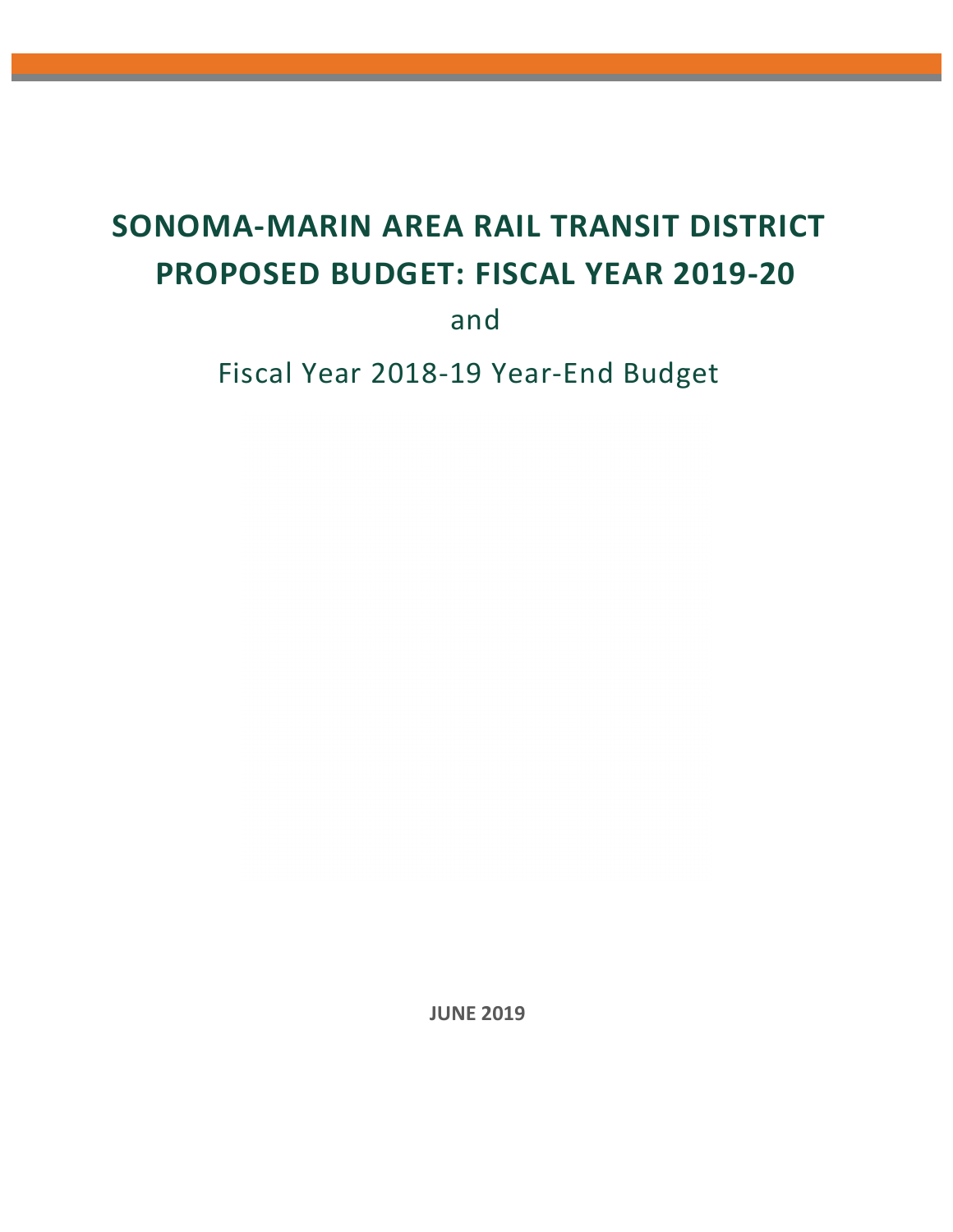### **PROPOSED BUDGET: FISCAL YEAR 2019-20**

and Fiscal Year 2018-19 Year-End Budget

#### **CONTENTS**

#### **1. EXECUTIVE SUMMARY**

- Table 1: Overview of Proposed Sources and Uses for Budget
- Figure 1: Total Proposed Revenues Fiscal Year 2019-20
- Figure 2: Total Proposed Expenditures Fiscal Year 2019-20

#### **2. BUDGET REVIEW BY DEPARTMENT**

- a. Administration
	- i. Figure 3: Proposed Expenditures Fiscal Year 2019-20
	- ii. Table 2: Detailed Budget, Fiscal Year End 2018-19 and Proposed Fiscal Year 2019-20

#### b. Capital

- i. Figure 4: Proposed Expenditures Fiscal Year 2019-20
- ii. Table 3: Detailed Budget, Fiscal Year End 2018-19 and Proposed Fiscal Year 2019-20
- c. Operations
	- i. Figure 5: Proposed Expenditures Fiscal Year 2019-20
	- ii. Table 4: Detailed Budget, Fiscal Year End 2018-19 and Proposed Fiscal Year 2019-20

#### **3. POSITION AUTHORIZATIONS**

Table 5: Proposed FY 2019-20 Position Authorizations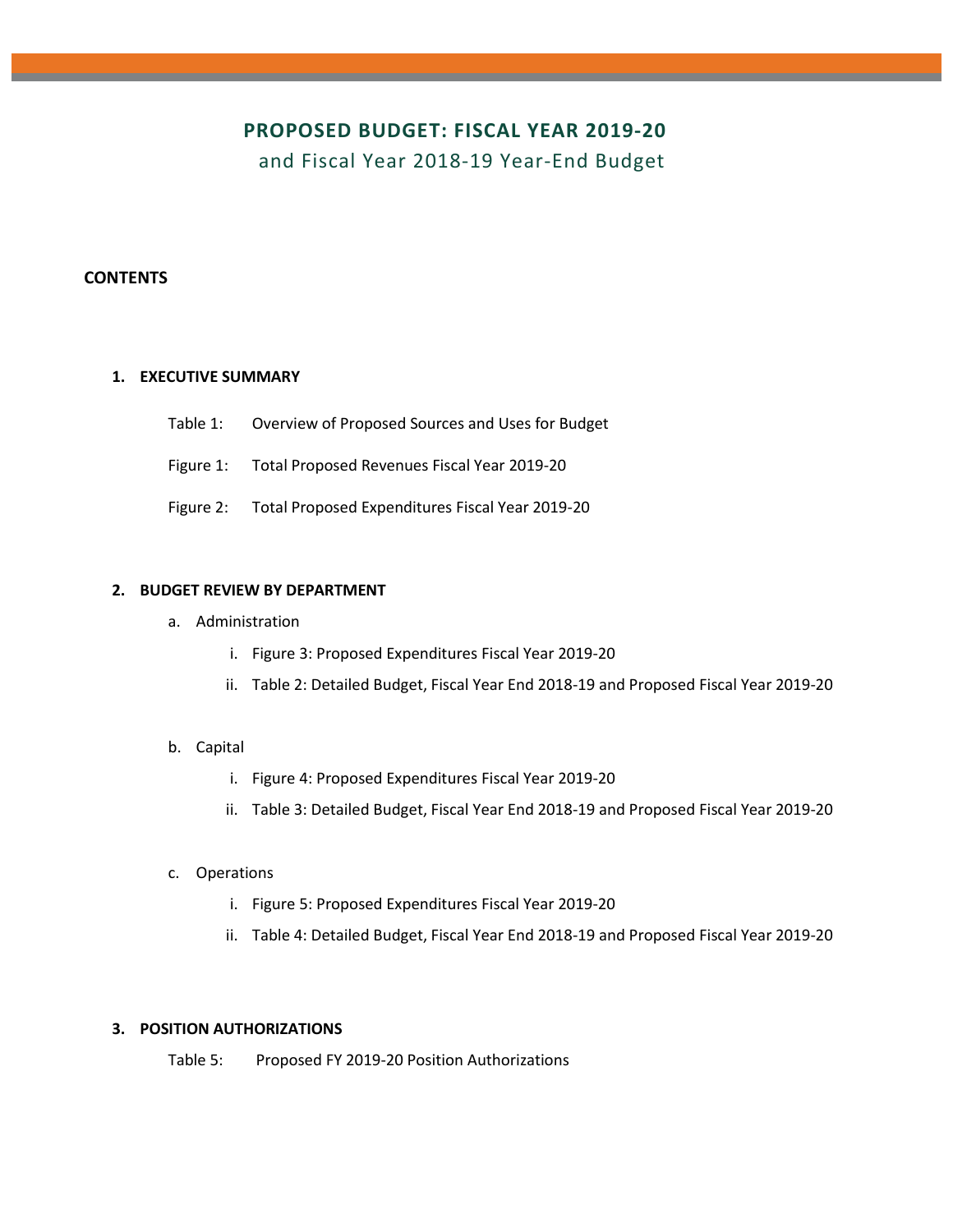## EXECUTIVE SUMMARY

SMART's two-year budget document presents an updated Fiscal Year 2018-19 budget and the proposed Fiscal Year 2019-20 budget separated by SMART's three Departments: Administration, Operations and Capital. This allows for a breakdown of detail on revenues and expenditures by Department by fiscal year. Within this budget document are three detailed budget tables by Department, in addition to a summary overview chart and the proposed salary schedule.

As part of our Fiscal Year 2018-19 budget process we established an Agency Reserve by setting aside \$17,000,000 which remains intact through the end of the next fiscal year. This is an important reserve to allow SMART the ability to manage the challenges and the uncertainties of this new and growing operation. At the end of the Fiscal Year 2019-20 we are also showing a closing fund balance that will be available for operating, capital maintenance and other projects of \$7,711,929. In Fiscal Years 2018-19 and 2019-20, we utilize available fund balance to complete the capital project as we had planned at the beginning of construction. We are also relying on those funds for operations costs that our revenues are not yet sufficient to cover. The use of fund balance in each year is shown in summary Table 1 and discussed further within each department. We have been able to achieve the fare revenues we originally budgeted and are increasing the current year budget to \$3.94 million and are proposing \$4.1 million for passenger revenue in the new fiscal year. We continue to receive strong state operating revenue as a result of SB1 equaling \$7.4 million in the new Fiscal Year. These funds continue to allow us to leverage SMART funds towards the purchase of important operating equipment, such as the wheel press machine for our rail cars, right-of way maintenance equipment and spare parts necessary for service reliability.

As part of reviewing our staffing needs going forward, there is an increasing workload to keep trains running and in good repair. In the budget, we are proposing the addition of 3 full time employees for operations. One to replace a temporary worker who has assisted us with the purchasing of high volume and complex maintenance parts and equipment needed and two staff to reduce ongoing contracting costs while increasing responsiveness to rail right-of-way maintenance needs.

The budget also includes all the revenues and expenditures for all of SMART's capital projects, including the completion of the Phase 1 (IOS1) project, which includes final vehicle and signal system acceptance. It also included significant expenditures related to kick off of the Windsor project as well as completion of the Larkspur extension.

**Figures 1 and 2 and Table 1** on the following pages provide combined, broad overviews of the sources and uses in the District's budget for all departments. There are three budget columns, the first reflecting the original budget for Fiscal Year 2018-19 approved in June of 2018, the second showing the year-end changes to reflect actual revenues and expenses, and the third showing the Proposed Budget for Fiscal Year 2019-20. This chart also shows funds available in SMART's fund balance, which is used for all purposes including capital project completion and operational needs.

The Fiscal Year 2018-19 Year-End Budget reflects all Board-approved amendments during the Fiscal Year as well as adjustments for actual spending levels. Overall approved expenses are reduced by \$3.2 million (2.7%) due to both shifting construction schedules into the next fiscal year and cost savings. Revenues were adjusted higher by \$6.8 million (7%) to reflect increased property transaction revenues, fare revenue and the addition of fully-funded cooperative capital projects. The Fiscal Year 2019-20 budget proposal reflects a decrease year-over-year in revenues by \$26 million (26%) and expenditures by \$20.7 million (18%). These decreases are related to the completion of both the Larkspur extension project and final railcar milestone payments for all 18 rail cars. More detailed discussion is included in the Budget by Department sections.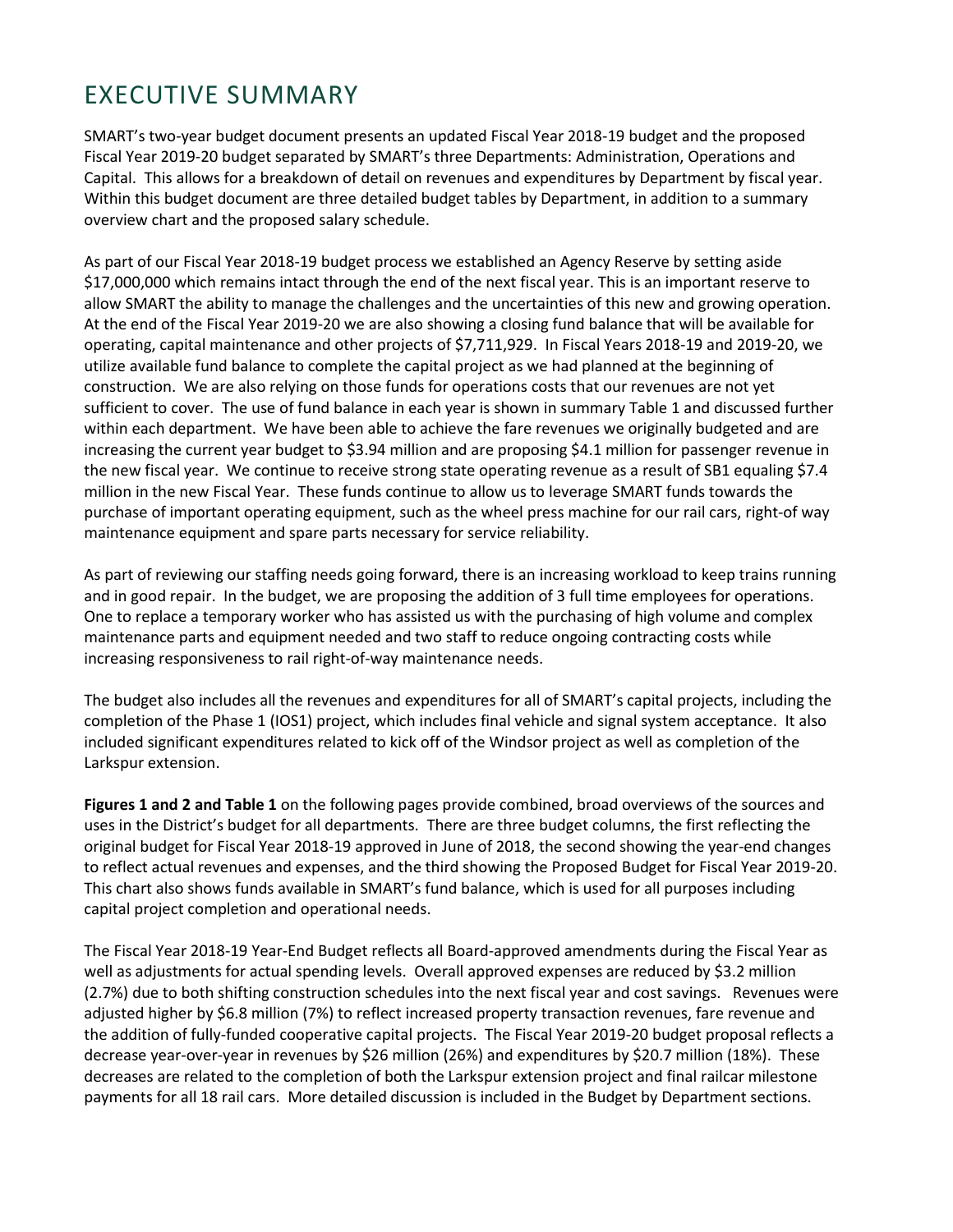



**Figure 2: Overview of Proposed Uses, Fiscal Year 2019-20**

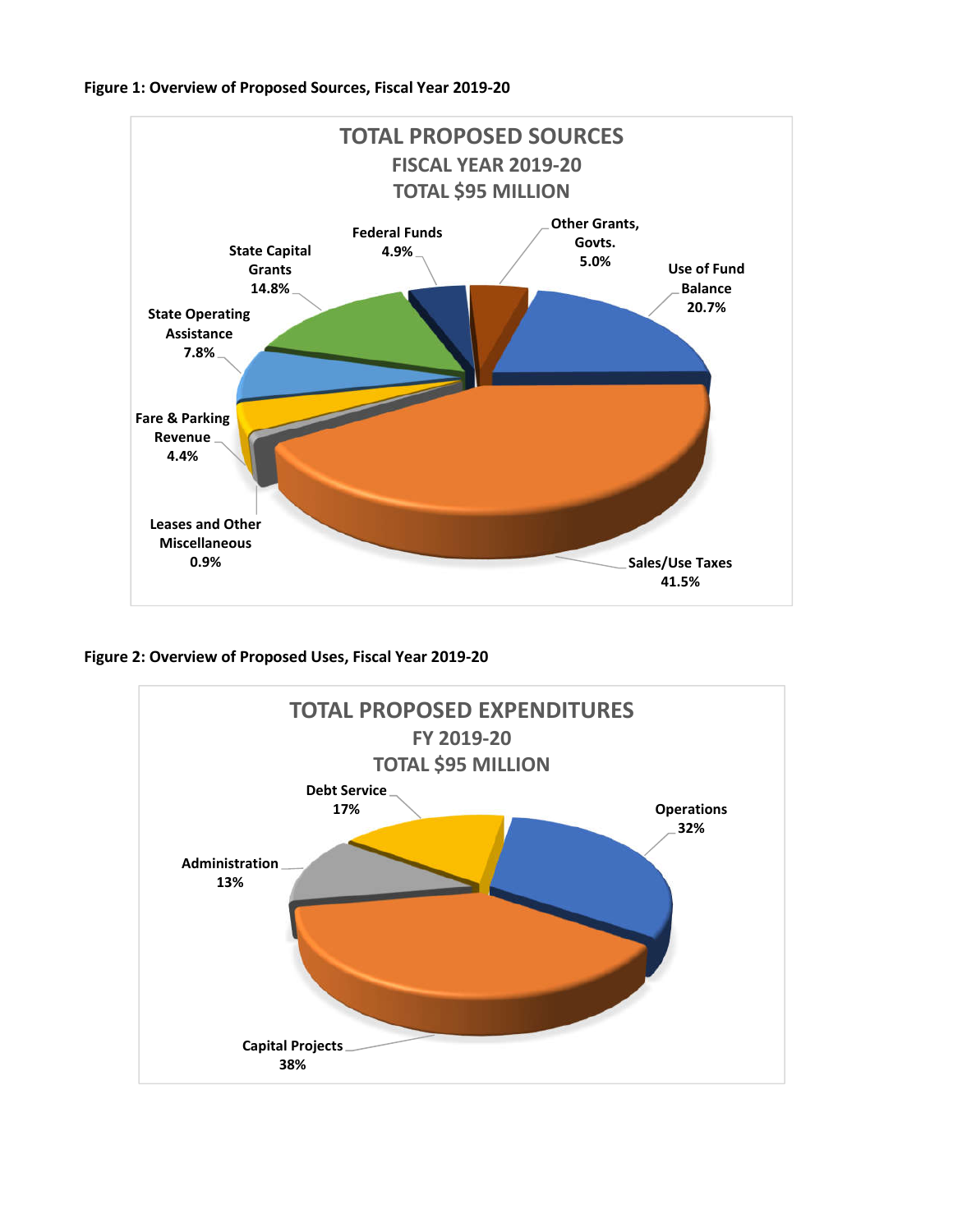**TABLE 1:**

#### **BUDGET REPORT: OVERVIEW OF ALL SOURCES AND USES**

|                                                 |      | FY 2018-19                       |     | FY 2018-19                                                  | FY 2019-20                       |                                                                                                                                                                                                                                            |
|-------------------------------------------------|------|----------------------------------|-----|-------------------------------------------------------------|----------------------------------|--------------------------------------------------------------------------------------------------------------------------------------------------------------------------------------------------------------------------------------------|
|                                                 |      | <b>APPROVED</b><br><b>BUDGET</b> |     | <b>YEAR END</b><br><b>ACTUALS &amp;</b><br><b>ESTIMATES</b> | <b>PROPOSED</b><br><b>BUDGET</b> | <b>EXPLANATION OF SIGNIFICANT CHANGES</b>                                                                                                                                                                                                  |
| <b>Budgeted Revenue</b>                         |      |                                  |     |                                                             |                                  |                                                                                                                                                                                                                                            |
| Sales/Use Taxes                                 |      | 38,122,332                       |     | 38,122,332                                                  |                                  | 39,266,002 3% increase over FY19 assumed in proposed FY20 budget                                                                                                                                                                           |
| Interest and Lease Earnings                     |      | 742,000                          |     | 1,078,591                                                   | 782,505                          | 45% increase in F19 actuals is tied to earnings on higher than anticipated ending Fund Balance                                                                                                                                             |
| Miscellaneous Revenues                          |      | 930,000                          |     | 2,992,640                                                   | 20,000                           | 200% increase in FY19 actuals due to one-time revenue from property sales                                                                                                                                                                  |
| Fare & Parking Revenue                          |      | 3,690,000                        |     | 3,990,000                                                   | 4,187,000                        | 8% increase in Passenger Fare Revenue in FY19 actuals budget; 5% increase assumed in FY20                                                                                                                                                  |
| <b>State Grants</b>                             |      | 16,980,939                       |     | 17,047,250                                                  |                                  | 21,414,794 26% increase in proposed FY20 budget due to increased State operating revenue, Windsor Extension funding                                                                                                                        |
| <b>Charges For Services</b>                     |      | 45,000                           |     | 1,118,918                                                   |                                  | 60,000   FY19 increase tied to one-time Insurance & legal fee reimbursement                                                                                                                                                                |
| Federal Funds                                   |      | 24,535,682                       |     | 23,761,546                                                  | 4,650,000                        | 80% decrease in FY20 - completion of Larkspur                                                                                                                                                                                              |
| Other Governments/ Misc.                        |      | 5,857,019                        |     | 8,422,251                                                   | 4,538,192                        | 44% increase in FY19 revised - addition of Anderson, San Rafael Pathway, Dwtn Novato Station; 46% decrease in FY20 tied to project completion                                                                                              |
| Measure M                                       |      | 228,000                          |     | 27,375                                                      | 200,625                          | 88% decrease in FY19 - completion of Payran pathway design; funds shifted to FY20 Sonoma County gap pathway design                                                                                                                         |
| MTC - RM2                                       |      | 3,211,740                        |     | 4,612,881                                                   |                                  | 44% Increase in FY19 tied to actuals related to the Larkspur project; funds for Larkspur exhausted                                                                                                                                         |
| <b>Total All Revenues</b>                       | Ś.   | 94,342,712                       | Ŝ.  | 101,173,784 \$                                              | 75,119,118                       |                                                                                                                                                                                                                                            |
| <b>Budgeted Expenditures</b>                    |      |                                  |     |                                                             |                                  |                                                                                                                                                                                                                                            |
| Salaries & Benefits                             |      | 21,040,490                       |     | 21,040,490                                                  |                                  | 22,916,720   9% increase in FY20 - 3 new FTE, step and benefit adjustments                                                                                                                                                                 |
| Services & Supplies                             |      | 17,050,876                       |     | 16,886,835                                                  |                                  | 18,847,361   12% increase in FY20 - insurance, capital professional services, required vehicle maintenance, fuel for testing and Larkspur                                                                                                  |
| Debt Service/ Other Charges                     |      | 16,095,850                       |     | 16,299,733                                                  |                                  | 16,747,600   3% Increase in FY20 required debt service schedule                                                                                                                                                                            |
| Equipment, Buildings & Improvements             |      | 3,018,417                        |     | 3,265,012                                                   |                                  | 3,085,500   8% increase in FY19 - shift of expenditures from FY18 for items received after FY18 close, 5% decrease in FY20 - one-time purchases complete                                                                                   |
| Capital Projects                                |      | 61,723,666                       |     | 58,232,942                                                  | 33,664,209                       | 6% decrease in FY19 - shift in capital expenditures related to DMU payments, 42% decrease FY20 - Larkspur complete, Windsor & pathway design                                                                                               |
| <b>Equipment Replacement Allocation</b>         |      | 525,000                          |     | 525,000                                                     |                                  | 525,000 Annual allocation to equipment replacement fund                                                                                                                                                                                    |
| Capital Salary Transfer                         |      | (848, 329)                       |     | (848, 329)                                                  |                                  | (1,090,000) 28% increase in FY20 - tied to capitalizable labor related to projects                                                                                                                                                         |
| <b>Total All Expenditures</b>                   | Ŝ.   | 118,605,970                      |     | 115,401,683 \$                                              | 94,696,390                       |                                                                                                                                                                                                                                            |
|                                                 |      |                                  |     |                                                             |                                  |                                                                                                                                                                                                                                            |
| <b>Subtotal</b>                                 | Ś    | (24, 263, 258)                   | - Ś | $(14, 227, 899)$ \$                                         |                                  | (19,577,271) Available Budget Sources minus All Uses                                                                                                                                                                                       |
| <b>Beginning Available Fund Balance</b>         | Ŝ.   | 29,222,015                       | -S  | 41,517,099 \$                                               |                                  | Audited available fund balance FY19 increased by \$12 million due to shifts in capital project payments from the prior year, increases in one-time revenue from<br>27.289.200 real estate sales, and smaller year-end anticipated expenses |
| <b>Remaining Fund Balance (Capital Reserve)</b> | - \$ | 4,958,757                        | - Ś | 27,289,200 \$                                               | 7,711,929                        |                                                                                                                                                                                                                                            |
| <b>Remaining Agency Reserve</b>                 | Ś    | 17,000,000                       | Ŝ   | 17,000,000 \$                                               | 17,000,000                       |                                                                                                                                                                                                                                            |
|                                                 |      |                                  |     |                                                             |                                  |                                                                                                                                                                                                                                            |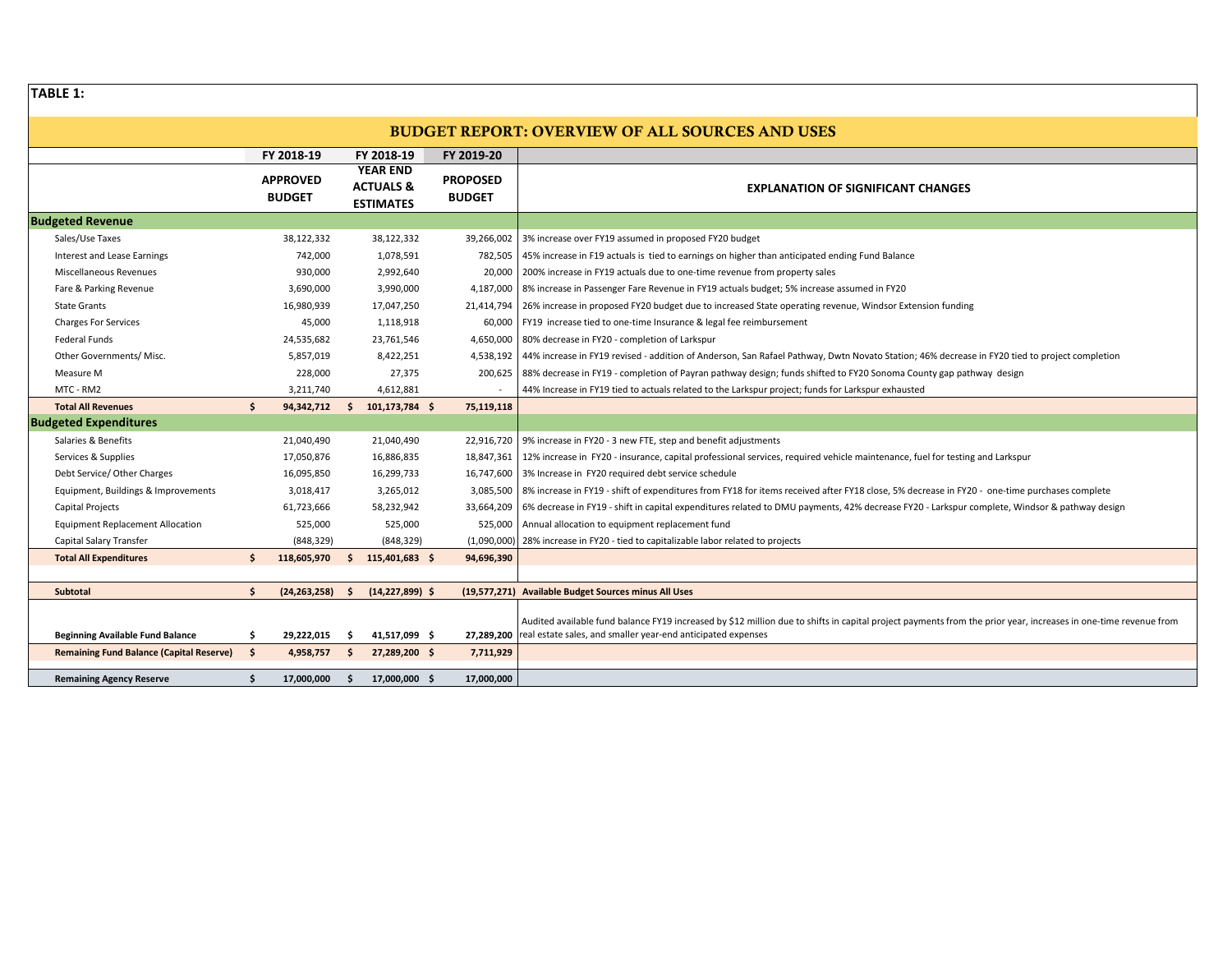## BUDGETS BY DEPARTMENT

Each Department has its own Section, Tables and Figures that provide information on that Department's Fiscal Year 2018-19 Original budget, Revisions for Year End, and the Proposed Fiscal Year 2019-20 budget.

### Administration Budget:

The Administration budget contains all of the expenditures related to running the District, including legal, human resources, finance, real estate, planning, grants, outreach and procurement. This is also where SMART's offices in Petaluma are budgeted, as well as the payments related to bond debt. Spending on the Administration budget is relatively flat with some reductions in costs during the current fiscal year that are invested in the new budget year for anticipated needs. Those include scheduled step increases, insurance coverage, public outreach, and strategic plan costs. One unavoidable cost increase of \$651,750 (4%) in the Fiscal Year 2019-20 budget is the scheduled Debt Service increase related to the 2011 bond sale. Below is a narrative overview, further detail can be found in **Table 2** following this discussion.

#### **Fiscal Year 2018-19 Final Budget Report:**

Revenues: Final projected revenue in Administration in Fiscal Year 2018-19 is \$27,778,435. SMART's sales tax is anticipated to match budgeted revenue. This tax revenue flows first into Administration as needed to cover costs such as debt service and salaries. To the extent other general revenues received are sufficient to cover administrative costs, the remaining sales tax is moved to fund operations. Miscellaneous revenues increased significantly due to property transactions related to Railroad Square that resulted in unanticipated one-time revenue of \$2 million. One-time revenue related to interest earning was higher than budgeted as were legal fees reimbursements. This increased revenue allowed for additional sales tax to flow to operations. Final revenue was \$597,398 (2%) lower than budgeted in order to match lower expense anticipated at year end.

Expenditures: Overall Expenditures in Administration are reduced by \$597,398 (2%) which led to lower Sales Tax Revenue needed as discussed above. Included in this change are reductions of \$150,000 in office lease payments as a result of our office consolidation at the District headquarters in Petaluma, as well as smaller reductions in a number of areas including office expense and computer software. The salaries and benefits costs related to public safety (3.5 Full Time Equivalent employees) were reclassified to the operations department to comply with State & Federal reporting requirements, which resulted in a decrease of \$651,947.

#### **Fiscal Year 2019-20 Proposed Budget**:

Revenues: Ongoing sales tax revenue is projected to increase by 3% over originally budgeted amounts from the prior year. Allocation of sales tax to Administration is increased in the new budget to match expenses. Total increase in all revenue allocated to Administration is \$1 million (4%).

Expenditures: Expenses for the new Fiscal Year are increased by \$1 million in the proposed budget primarily due to a \$651,750 increase in Debt Service. The remainder is due to increased insurance costs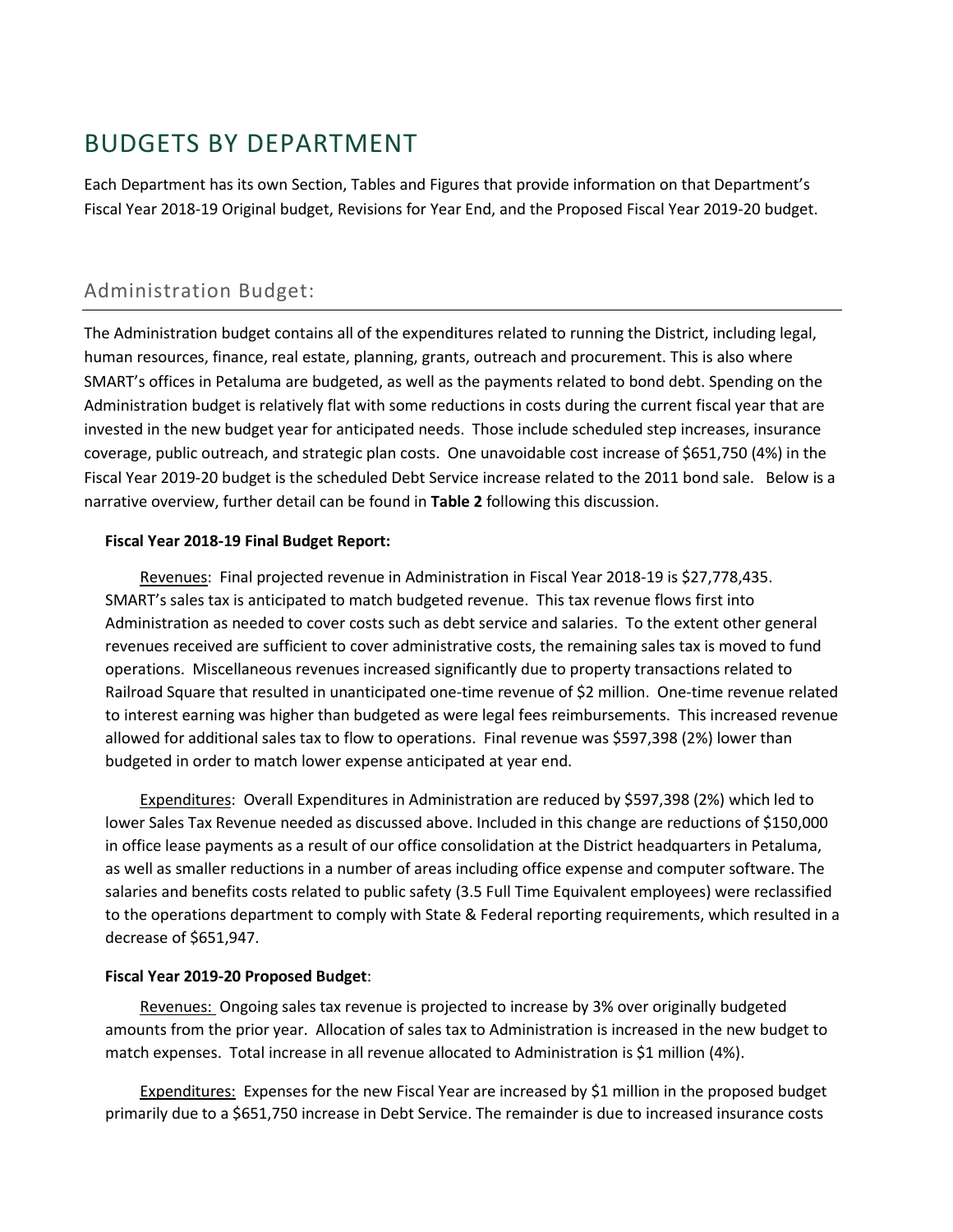and anticipation of scheduled step adjustments and projected benefit costs. There is a budget increase for the costs associated with the upcoming ballot measure. There is also an increase in public outreach cost for the upcoming testing and opening of the Larkspur and Novato Stations. Included in the professional services budget are costs related to the preparation for a new strategic plan in 2019, financial advisory services and ongoing ridership analysis needed for mandatory reporting.

Please reference **Table 2** on the next page for a detailed chart containing further breakdowns and explanations of changes. **Figure 3**, below, shows the proportion of Administration Expenditures proposed in Fiscal Year 2019-20.



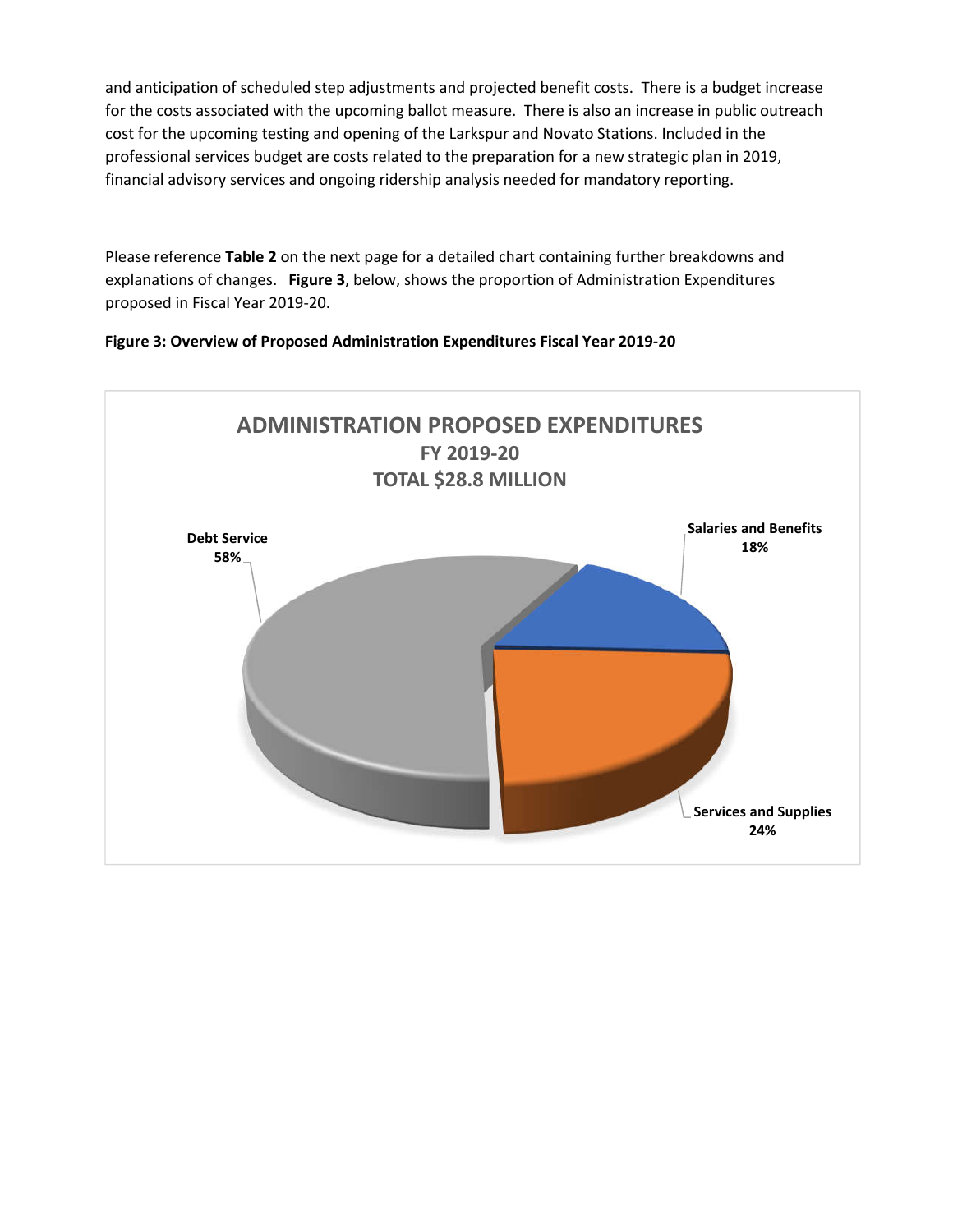| TABLE |  |
|-------|--|
|-------|--|

#### **ADMINISTRATION BUDGET**

| Original, Year End FY 2018-19 and Proposed FY 2019-20        |                        |                        |                        |                                                                         |  |  |  |  |  |  |  |
|--------------------------------------------------------------|------------------------|------------------------|------------------------|-------------------------------------------------------------------------|--|--|--|--|--|--|--|
|                                                              | FY 2018-19             | FY 2018-19             | FY 2019-20             |                                                                         |  |  |  |  |  |  |  |
|                                                              |                        |                        |                        |                                                                         |  |  |  |  |  |  |  |
|                                                              |                        | YEAR-END ACTUALS       |                        |                                                                         |  |  |  |  |  |  |  |
| <b>DESCRIPTION</b>                                           | <b>APPROVED BUDGET</b> | & ESTIMATES            | <b>PROPOSED BUDGET</b> | <b>EXPLANATION OF SIGNIFICANT CHANGES</b>                               |  |  |  |  |  |  |  |
| <b>REVENUES:</b>                                             |                        |                        |                        |                                                                         |  |  |  |  |  |  |  |
| Sales/Use Taxes                                              |                        |                        |                        |                                                                         |  |  |  |  |  |  |  |
| <b>State Sales Tax Collection</b>                            | \$<br>934,766          | \$<br>934,766          | \$<br>962,809          | Increase in state collection costs                                      |  |  |  |  |  |  |  |
| Sales Tax withheld by Trustee                                | 16,095,850             | 16,095,850             | 16,747,600             | Debt schedule increase                                                  |  |  |  |  |  |  |  |
| Sales Tax Allocation to Administration                       | 9,673,217              | 6,283,521              | 10,262,728             | ** Amount changes to balance revenue with expense                       |  |  |  |  |  |  |  |
| <b>Total Sales/Use Taxes</b>                                 | 26,703,833             | 23,314,136             | 27,973,136             | **See notes below                                                       |  |  |  |  |  |  |  |
|                                                              |                        |                        |                        |                                                                         |  |  |  |  |  |  |  |
| <b>Use of Money/Property</b>                                 |                        |                        |                        |                                                                         |  |  |  |  |  |  |  |
| <b>Interest Earnings</b>                                     | 295,000                | 575,000                |                        | 295,000 FY19 Increase due to higher than anticipated fund balance       |  |  |  |  |  |  |  |
| <b>Advertising Revenue</b>                                   | 145,000                | 201,591                |                        | 221,750 Train and platform advertising                                  |  |  |  |  |  |  |  |
| Rent - Real Estate                                           | 302,000                | 302,000                | 265,755                | Reduction tied to lease terminations                                    |  |  |  |  |  |  |  |
| <b>Total Use of Money/Property</b>                           | 742,000                | 1,078,591              | 782,505                |                                                                         |  |  |  |  |  |  |  |
| <b>Charges for Services</b>                                  |                        |                        |                        |                                                                         |  |  |  |  |  |  |  |
| Other Charges - Fees, Reimbursements                         | 30,000                 | 393,068                | 30,000                 | Application fees, and insurance reimbursements                          |  |  |  |  |  |  |  |
| <b>Total Charges for Services</b>                            | 30,000                 | 393,068                | 30,000                 |                                                                         |  |  |  |  |  |  |  |
| <b>Miscellaneous Revenues</b>                                |                        |                        |                        |                                                                         |  |  |  |  |  |  |  |
| Sale - Lease/Purchase                                        | 850,000                | 2,972,640              |                        | FY19 sale of easements, TAM pathway agreement, Railroad Square          |  |  |  |  |  |  |  |
| Miscellaneous Revenue                                        | 50,000                 | 20,000                 | 20,000                 |                                                                         |  |  |  |  |  |  |  |
| <b>Total Miscellaneous Revenues</b>                          | 900,000                | 2,992,640              | 20,000                 |                                                                         |  |  |  |  |  |  |  |
|                                                              | \$<br>28,375,833       | \$.                    | \$                     |                                                                         |  |  |  |  |  |  |  |
| <b>TOTAL REVENUES</b>                                        |                        | 27,778,435             | 28,805,641             |                                                                         |  |  |  |  |  |  |  |
|                                                              |                        |                        |                        |                                                                         |  |  |  |  |  |  |  |
| <b>EXPENDITURES:</b>                                         |                        |                        |                        |                                                                         |  |  |  |  |  |  |  |
| <b>ADMINISTRATION</b>                                        |                        |                        |                        |                                                                         |  |  |  |  |  |  |  |
| <b>Salaries and Benefits</b>                                 |                        |                        |                        |                                                                         |  |  |  |  |  |  |  |
| <b>Employee Salaries</b>                                     | \$<br>4,251,813        | \$<br>3,726,066        | 3,899,865              | FY19 shift Public Safety to Operations department                       |  |  |  |  |  |  |  |
| <b>Employee Benefits</b>                                     | 1,163,690              | 1,037,491              | 1,246,439              |                                                                         |  |  |  |  |  |  |  |
| <b>Total Salaries and Benefits</b>                           | 5,415,504              | 4,763,557              | 5,146,304              | Step adjustments, benefit cost increases, filling of vacant positions   |  |  |  |  |  |  |  |
| <b>Services and Supplies</b>                                 |                        |                        |                        |                                                                         |  |  |  |  |  |  |  |
| Communications                                               | 53,200                 | 51,011                 | 46,701                 |                                                                         |  |  |  |  |  |  |  |
| Insurance                                                    | 2,128,000              | 2,361,256              |                        | 2,547,382 Increased insurance renewal costs                             |  |  |  |  |  |  |  |
| Maintenance-Facilities                                       | 18,950                 | 17,200                 | 5,000                  | Security access project complete                                        |  |  |  |  |  |  |  |
| Fees/ Miscellaneous Expense                                  | 55,100                 | 53,720                 | 162,170                | Includes estimated ballot measure fee                                   |  |  |  |  |  |  |  |
| Office Expense                                               | 122,560                | 93,000                 | 115,310                | One-time savings FY19; ongoing reductions FY20                          |  |  |  |  |  |  |  |
| Postage, Printing, Periodicals                               | 47,000                 | 39,000                 | 53,000                 | One-time increase in FY20 related to printed materials for Larkspur     |  |  |  |  |  |  |  |
| Accounting/ Payroll Services                                 | 90,000                 | 95,150                 | 90,885                 | FY19 increase due to implementation of new payroll system               |  |  |  |  |  |  |  |
| <b>Professional Services</b>                                 | 1,079,500              | 1,055,181              |                        | 987,953 Ridership analysis, security screenings, advocacy, NTD analysis |  |  |  |  |  |  |  |
| Agency Extra Help                                            | 100,000                | 100,000                | 100,000                | Short term leave coverage as needed                                     |  |  |  |  |  |  |  |
| State Administrative Fee                                     | 934,766                | 934,766                | 953,461                | State fee increases                                                     |  |  |  |  |  |  |  |
| Legal Services                                               | 475,000                | 500,000                | 475,000                | As-needed legal expertise/ support                                      |  |  |  |  |  |  |  |
| Rents/Leases                                                 | 774,024                | 611,735                | 501,006                | Reductions due to office consolidation                                  |  |  |  |  |  |  |  |
| Computer Software and Hardware                               | 361,110                | 286,196                | 318,000                | Equipment replacements, software upgrade, ongoing license fees          |  |  |  |  |  |  |  |
| Public Outreach                                              | 303,200                | 181,536                | 269,000                | Increased outreach for Larkspur extension                               |  |  |  |  |  |  |  |
| Training, Travel and Memberships                             | 147,350                | 158,924                |                        | 154,350 Ongoing training of new and existing staff                      |  |  |  |  |  |  |  |
| Mileage Expense                                              | 36,520                 | 37,840                 |                        | 37,520 Contracted and reimbursement-based mileage                       |  |  |  |  |  |  |  |
| <b>Total Services and Supplies</b>                           | \$<br>6,726,279        | \$<br>6,576,513        | \$<br>6,816,737        |                                                                         |  |  |  |  |  |  |  |
|                                                              |                        |                        |                        |                                                                         |  |  |  |  |  |  |  |
| <b>Other Charges and Payments</b>                            |                        |                        |                        |                                                                         |  |  |  |  |  |  |  |
| Bond Principal, Interest                                     | 16,095,850             | 16,095,850             |                        | 16,747,600 Debt service scheduled increase                              |  |  |  |  |  |  |  |
| Settlements                                                  |                        | 203,883                |                        |                                                                         |  |  |  |  |  |  |  |
| <b>Total Other Charges</b>                                   | 16,095,850             | 16,299,733             | 16,747,600             |                                                                         |  |  |  |  |  |  |  |
| <b>Buildings &amp; Capital Improvements (Capital Assets)</b> |                        |                        |                        |                                                                         |  |  |  |  |  |  |  |
| Equipment                                                    | 138,200                | 138,633                | 95,000                 | Computer hardware replacements                                          |  |  |  |  |  |  |  |
| <b>Total Buildings and Capital Improvements</b>              | 138,200                | 138,633                | 95,000                 |                                                                         |  |  |  |  |  |  |  |
|                                                              |                        |                        |                        |                                                                         |  |  |  |  |  |  |  |
| TOTAL ADMINISTRATION EXPENDITURES                            | Ś.<br>28,375,833       | -\$<br>$27,778,435$ \$ | 28,805,641             |                                                                         |  |  |  |  |  |  |  |

**\*\*The entire amount of Sales Tax is realized and shown on Table 1. The amount allocated to Administration changes depending on year-end revenues and expenses. For Fiscal Year-End 2018-19, only \$23,314,136 was needed to balance. For Fiscal Year 2019-20 we are assuming a 3% increase in sales tax and budgeting \$27,973,136 for Administration in order to balance.**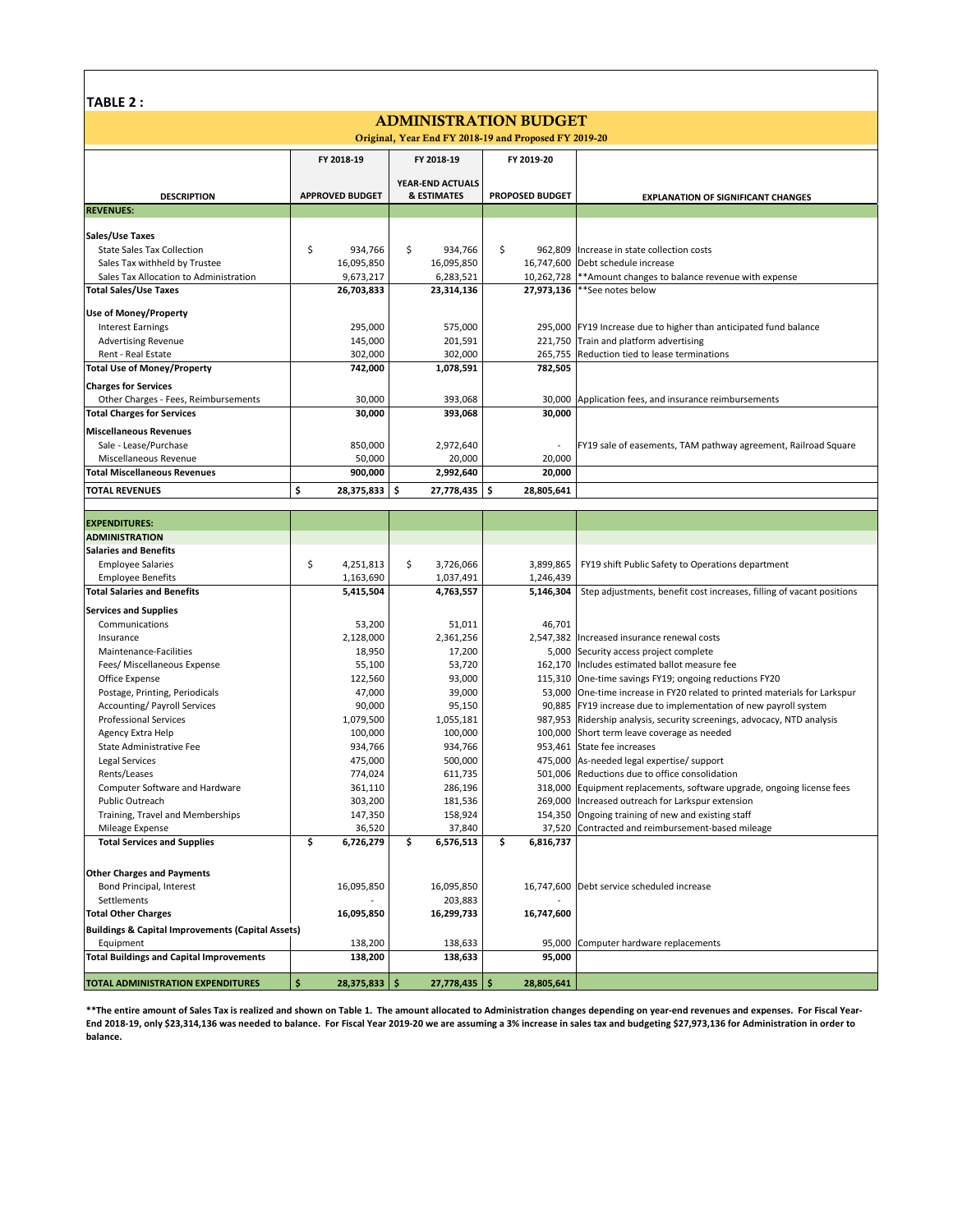The Capital Department includes expenses for all capital projects large and small, such as Larkspur, Windsor, and the Pathways. This budget also contains ongoing engineering support and studies such as required bridge analysis, ongoing environmental and mitigation and monitoring, and smaller improvement projects. SMART continues to have a robust capital program related to buildout of the rail and pathway project. In each fiscal year, as planned for at the start of construction, SMART reserved sales tax funds in its fund balance to be used to pay for any project expenses not covered by available revenue such as grants. The Year-End Report for the Fiscal Year 2018-19 Capital Department shows new revenues of \$46.2 million and expenses of \$59.9 million with \$13.7 million coming from available fund balance. In the proposed Fiscal Year 2019-20 budget, total new revenues are anticipated to be \$23.4 million and expenses are projected to be \$35.6 million with \$12.2 million coming from fund balance. Further detail is provided in the discussion below and on the chart that follows.

#### **Fiscal Year 2018-19 Final Budget Report:**

Revenues: Overall revenues are increased \$2.1 million (5%) over the original budget to reflect actual receipts. There were a number of shifts in construction schedules and funding during the fiscal year that combined to make this change. Principally among them are increases in funding from other governments related to Anderson Drive, the Downtown Novato Station, and San Rafael Pathway, which are tied to expenditures on that project. The Larkspur Extension Project is funded by a mix of local and federal funds and was revised to match actual expenditures. The Windsor Extension project was added to the budget mid-year when funding became available.

Expenditures: Construction schedule shifts between the two fiscal years resulted in an overall reduction of \$3 million (5%) in Fiscal Year 2018-19 spending on capital. The largest shifts were payments to the vehicle manufacturer which moved out of the current year budget and into next fiscal year resulting in a \$1.9 million reduction. There was also a shift of work related to the Windsor Extension Project due to timing of funding availability. That was offset by an increase in cooperative work primarily related to Anderson Drive and the City of San Rafael Pathway Project.

#### **Fiscal Year 2019-20 Proposed Budget**:

Revenues: Revenues for the next fiscal year budget are \$23,388,817, which is \$22.8 million (49%) lower than the current year to match capital project activity funded by grant revenue. Fund balance of \$12,237,643 provides the necessary funding for remainder of our capital program for the year. The State of California is funding SMART's four new rail cars as well as construction of the Payran Pathway in Petaluma. State funding is also included for the Windsor Extension and the new Sonoma County Pathway Gap project. Sonoma County Transportation Authority's Measure M also will fund the Gap project.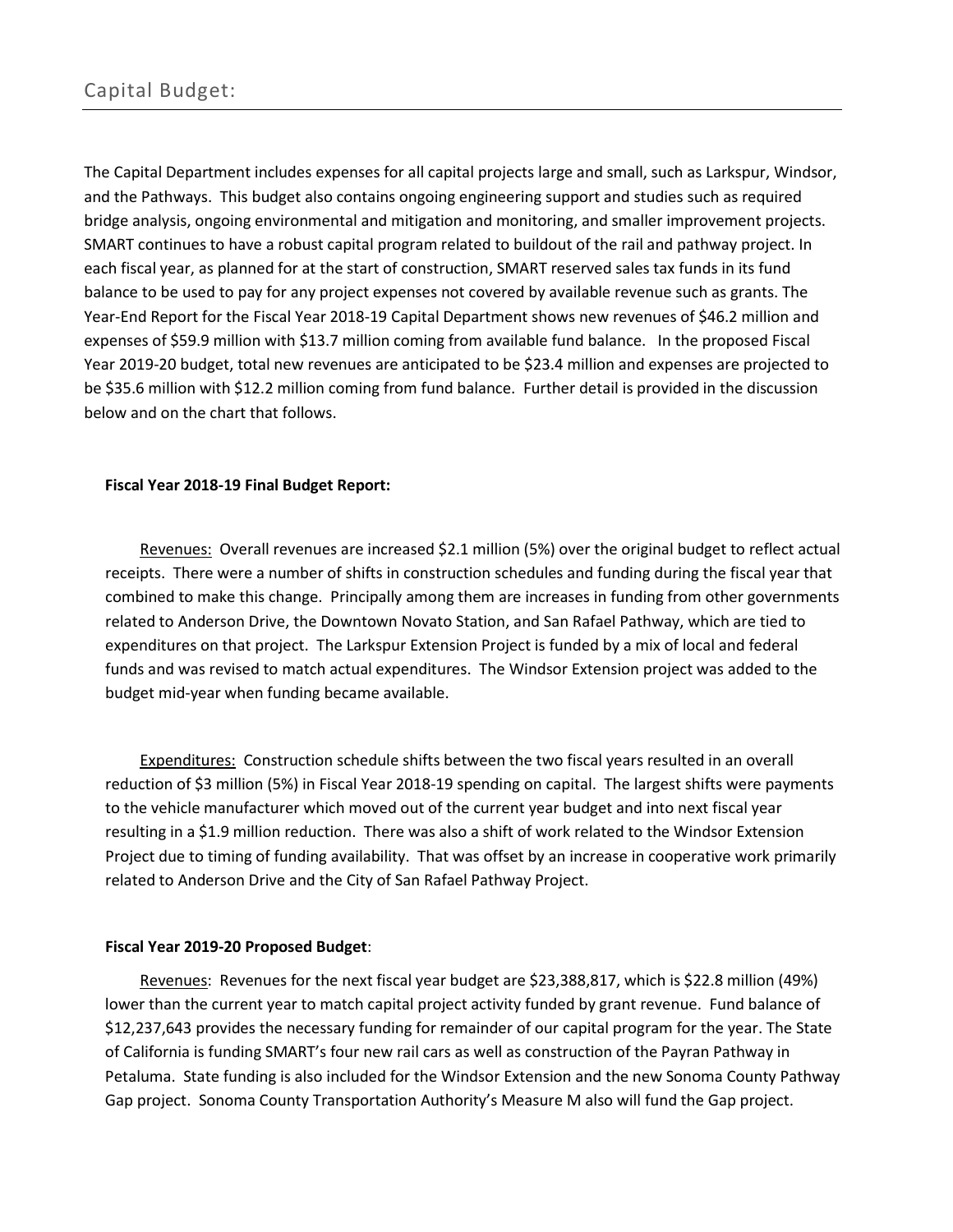Federal funds are related to the Larkspur and Windsor project and include funds from three different federal sources. The City of Novato is providing funding for the Downtown Novato Station, The City of San Rafael for Anderson Drive, and The County of Sonoma for new Quad Crossing Gates in Penngrove.

Expenditures: Overall expenses for the new Fiscal Year will be \$35,626,460, which is \$24.2 million less than the prior year. This reflects the winding down of the Larkspur rail extension project and related pathway. Expenses related to the Novato Station and Anderson Drive, funded by others, are also included in the budget. The Windsor Extension and Sonoma Pathway Projects will see a full year of activity but limited construction activity. We are also budgeting for remaining costs of the Phase 1 project, including final acceptance of our first 14 rail cars and contract closeouts of all Civil and Train Control Systems-related work. We continue to budget for ongoing environmental mitigation and monitoring. On the following two pages we have shown a breakdown of the capital budget by project (**Figure 4**) and an explanation of the projects, and then the budget chart for the Capital Department (**Table 3**) showing all sources and uses.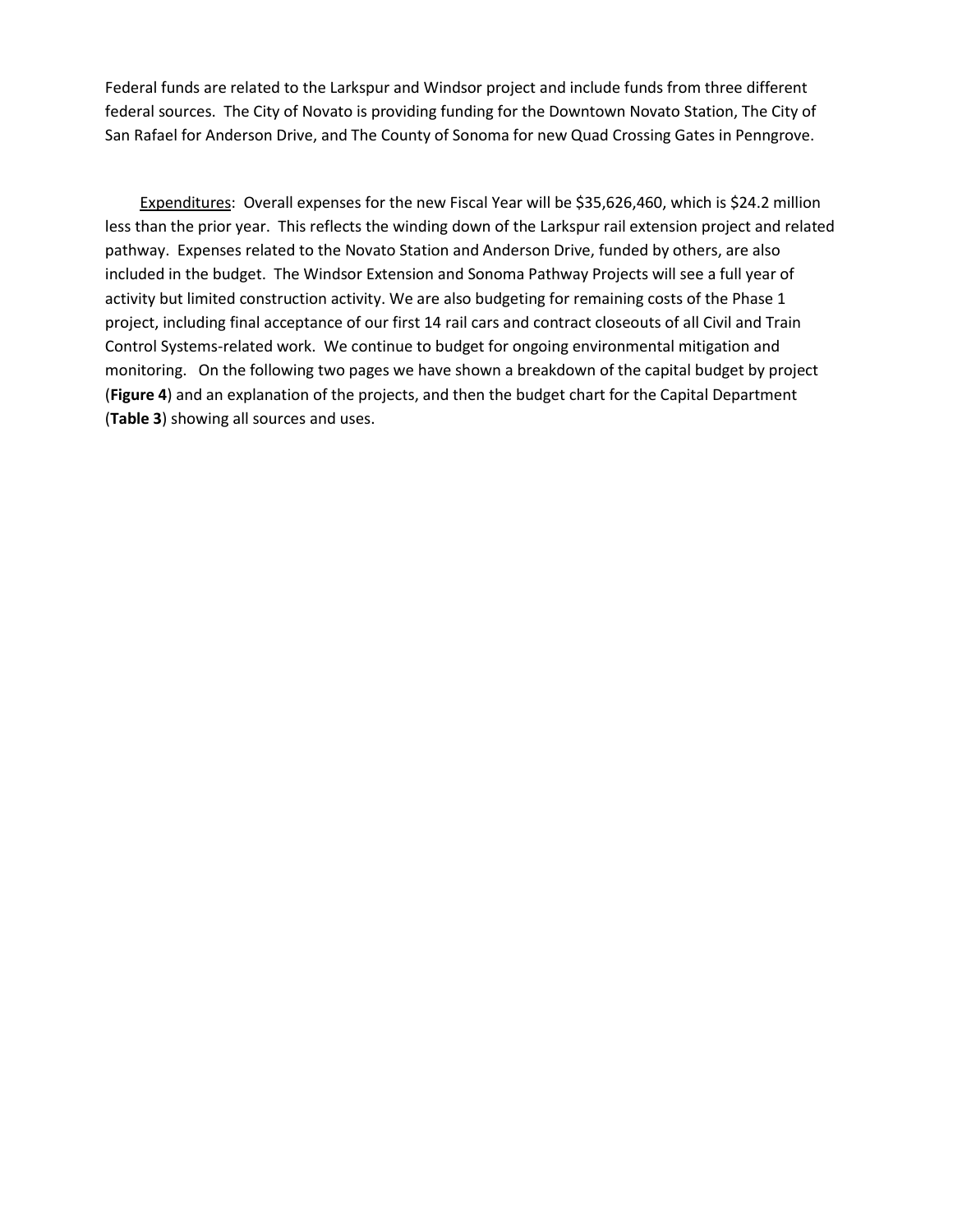

#### **Figure 4: Overview of Proposed Capital Projects Expense, Fiscal Year 2019-20**

The chart above shows the breakdown of capital projects proposed for Fiscal Year 2019-20. The categories above include the following:

- Windsor Extension – Design and construction engineering for rail and pathway, clipper vending machine, train control systems infrastructure and permitting costs

- Reimbursable work for other agencies – Downtown Novato Station, Penngrove Quad Gates, Anderson Drive

- SMART Rail Cars – Final milestone payments for all 9 rail car sets

- Environmental – Ongoing required monitoring and maintenance of Mira Monte, Gallinas Creek Pathway, Riparian & Tree mitigation

- Pathway – Design and Permitting for Sonoma County gap project, construction of Payran Pathway

- Larkspur – Completion and opening of the Larkspur Extension

- Small Projects – Path of travel improvements, bridge & culvert repairs, track improvements to prevent flooding

- Surveying and engineering services – Annual bridge inspection, operations simulation, as-needed surveying, ADA consultation, cost-estimating services, Real Estate consultation

- Phase 1 IOS – Train Control Systems acceptance and final close-out of Phase 1 (IOS1) construction contract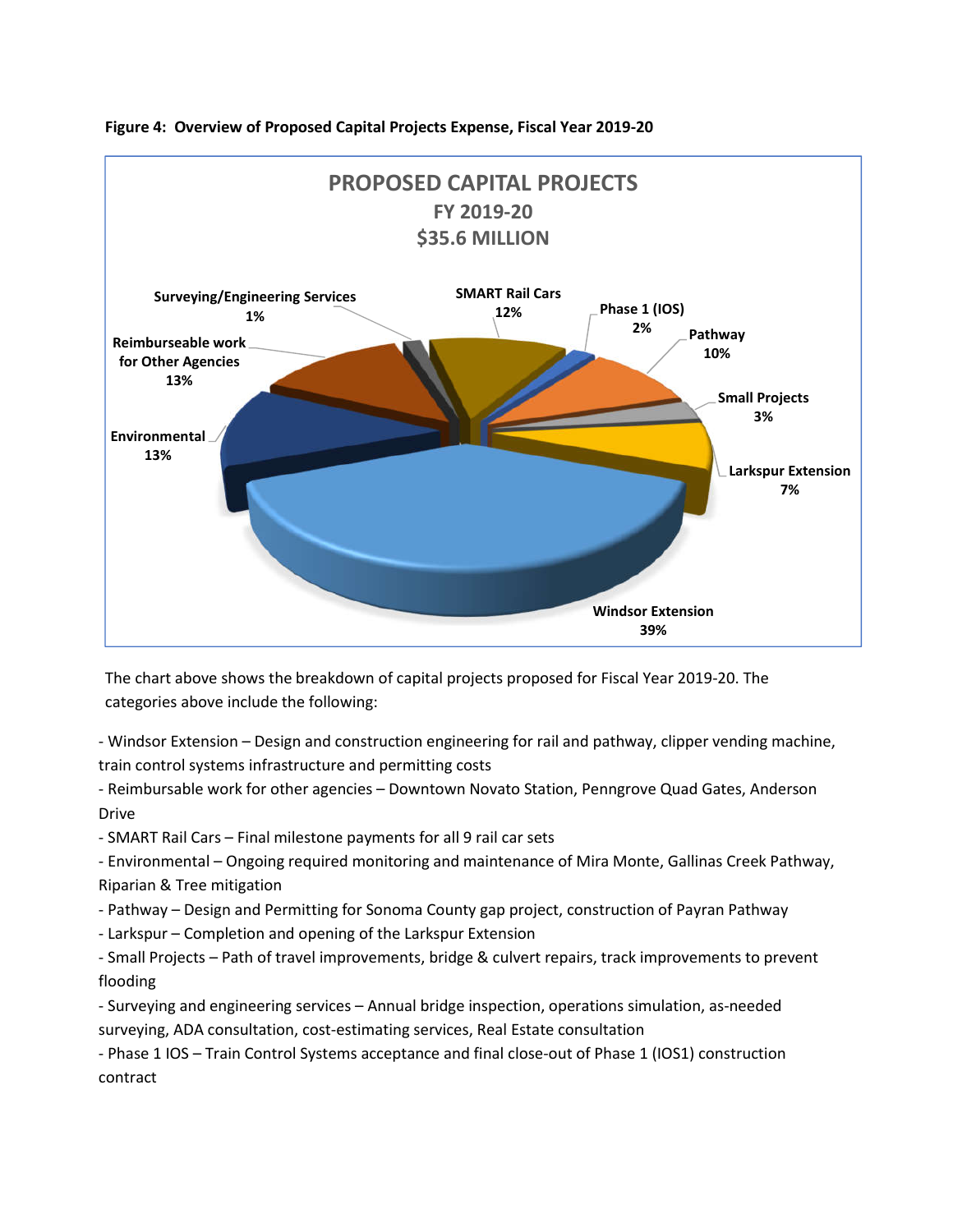## **TABLE 3.**

| TH DLE 3.                                                    |                        |                               |                        |                                                                       |  |  |  |  |  |  |  |
|--------------------------------------------------------------|------------------------|-------------------------------|------------------------|-----------------------------------------------------------------------|--|--|--|--|--|--|--|
|                                                              |                        |                               | <b>CAPITAL BUDGET</b>  |                                                                       |  |  |  |  |  |  |  |
| Original, Year End FY 2018-19 and Proposed FY 2019-20        |                        |                               |                        |                                                                       |  |  |  |  |  |  |  |
|                                                              | FY 2018-19             | FY 2018-19                    | FY 2019-20             |                                                                       |  |  |  |  |  |  |  |
|                                                              |                        | <b>YEAR-END ACTUALS &amp;</b> |                        |                                                                       |  |  |  |  |  |  |  |
| <b>DESCRIPTION</b>                                           | <b>APPROVED BUDGET</b> | <b>ESTIMATES</b>              | <b>PROPOSED BUDGET</b> | <b>EXPLANATION OF SIGNIFICANT CHANGES</b>                             |  |  |  |  |  |  |  |
| <b>REVENUES:</b>                                             |                        |                               |                        |                                                                       |  |  |  |  |  |  |  |
|                                                              |                        |                               |                        |                                                                       |  |  |  |  |  |  |  |
| <b>Intergovernmental Revenues</b>                            |                        |                               |                        |                                                                       |  |  |  |  |  |  |  |
| State - Grant Funds                                          | \$<br>10.261.000       | \$<br>9.394.036               | Ŝ.                     | 14,010,000 Additional Rail Sets, Payran pathway, Windsor Extension    |  |  |  |  |  |  |  |
| Federal - Grant Funds                                        | 24,535,682             | 23,761,546                    |                        | 4,650,000 Larkspur Extension Project ongoing, Windsor Extension       |  |  |  |  |  |  |  |
| <b>Other Governments</b>                                     | 5,857,019              | 8,412,251                     |                        | 4,528,192 Anderson Dr., San Rafael path, Novato Station, Penngrove    |  |  |  |  |  |  |  |
| Measure M - Sonoma County                                    | 228,000                | 27,375                        | 200,625                | Sonoma Gap Pathway Project - Payran to Southpoint design              |  |  |  |  |  |  |  |
| MTC - Bridge Tolls                                           | 3,211,740              | 4,612,881                     |                        | Larkspur extension funds completed                                    |  |  |  |  |  |  |  |
| <b>Total Intergovernmental Revenues</b>                      | 44,093,441             | 46,208,089                    | 23,388,817             |                                                                       |  |  |  |  |  |  |  |
| <b>TOTAL REVENUES</b>                                        | \$<br>44,093,441       | \$.<br>46,208,089             | \$<br>23,388,817       |                                                                       |  |  |  |  |  |  |  |
| <b>USE OF FUND BALANCE</b>                                   | \$<br>19,161,163       | Ś<br>13,648,185               | Ś<br>12,237,643        |                                                                       |  |  |  |  |  |  |  |
| <b>EXPENDITURES:</b>                                         |                        |                               |                        |                                                                       |  |  |  |  |  |  |  |
|                                                              |                        |                               |                        |                                                                       |  |  |  |  |  |  |  |
| <b>CAPITAL</b>                                               |                        |                               |                        |                                                                       |  |  |  |  |  |  |  |
| <b>Salaries and Benefits</b>                                 |                        |                               |                        |                                                                       |  |  |  |  |  |  |  |
| <b>Employee Salaries</b>                                     | \$<br>1,093,864        | \$<br>1,093,864               | 1,362,957              |                                                                       |  |  |  |  |  |  |  |
| <b>Employee Benefits</b>                                     | 320,017                | 320,017                       | 369,545                |                                                                       |  |  |  |  |  |  |  |
| <b>Total Salaries and Benefits</b>                           | 1,413,881              | 1,413,881                     | 1,732,501              | Step adjustments, benefit cost increases, filling of vacant positions |  |  |  |  |  |  |  |
| <b>Services and Supplies</b>                                 |                        |                               |                        |                                                                       |  |  |  |  |  |  |  |
| Communications                                               | $\blacksquare$         | 57,700                        | 7,700                  |                                                                       |  |  |  |  |  |  |  |
| Postage, Printing, Periodicals                               | 5,000                  |                               |                        |                                                                       |  |  |  |  |  |  |  |
| Professional Services - Project                              | 885,740                | 862,191                       | 1,239,000              | Environmental maint., ADA, as-needed engineering, Suisun Study        |  |  |  |  |  |  |  |
| Computer Software and Hardware                               | 12,645                 | 9,763                         | 11,050                 | Engineering and design related                                        |  |  |  |  |  |  |  |
| Training, Travel, Memberships                                | 7,000                  | 4,500                         | 7,000                  |                                                                       |  |  |  |  |  |  |  |
| Permits/Fees                                                 | 50,000                 | 100,125                       | 50,000                 | Construction related                                                  |  |  |  |  |  |  |  |
| Utilities                                                    |                        | 18,500                        |                        |                                                                       |  |  |  |  |  |  |  |
| Mileage Expense                                              | 5,000                  | 5,000                         | 5,000                  |                                                                       |  |  |  |  |  |  |  |
| <b>Total Services and Supplies</b>                           | 965,385                | 1,057,779                     | 1,319,750              |                                                                       |  |  |  |  |  |  |  |
|                                                              |                        |                               |                        |                                                                       |  |  |  |  |  |  |  |
| <b>Other Charges and Payments</b>                            |                        |                               |                        |                                                                       |  |  |  |  |  |  |  |
| <b>Other Governments</b>                                     | 1,100,000              | 649,375                       | ÷,                     | Cooperative work: Anderson Drive, City of San Rafael                  |  |  |  |  |  |  |  |
| <b>Total Other Charges</b>                                   | 1,100,000              | 649,375                       | $\overline{a}$         |                                                                       |  |  |  |  |  |  |  |
| <b>Buildings &amp; Capital Improvements (Capital Assets)</b> |                        |                               |                        |                                                                       |  |  |  |  |  |  |  |
| Land                                                         |                        | 11,000                        |                        | Land purchase for Larkspur extension complete                         |  |  |  |  |  |  |  |
| Capital Equipment - Work in Progress                         | 19,134,836             | 15,947,692                    | 4,832,201              | Rail car final acceptance payments                                    |  |  |  |  |  |  |  |
| Infrastructure                                               | 41,488,830             | 41,624,875                    | 28,832,008             | Larkspur & Windsor Extension; Novato, San Rafael, other pathway work  |  |  |  |  |  |  |  |
| <b>Total Buildings and Capital Improvements</b>              | 60,623,666             | 57,583,568                    | 33,664,209             |                                                                       |  |  |  |  |  |  |  |
| <b>Interfund Transfers</b>                                   |                        |                               |                        |                                                                       |  |  |  |  |  |  |  |
| Salaries and Benefits Transfer - Capital                     | (848, 329)             | (848, 329)                    | (1.090.000)            |                                                                       |  |  |  |  |  |  |  |
| <b>Total Interfund Transfer</b>                              | (848, 329)             | (848, 329)                    |                        | (1,090,000) Adjustment based on salaries charged to projects          |  |  |  |  |  |  |  |
|                                                              |                        |                               |                        |                                                                       |  |  |  |  |  |  |  |
| <b>TOTAL CAPITAL EXPENDITURES</b>                            | \$                     | -\$                           | \$<br>35,626,460       |                                                                       |  |  |  |  |  |  |  |
|                                                              | 63,254,604             | 59,856,274                    |                        |                                                                       |  |  |  |  |  |  |  |
|                                                              |                        |                               |                        |                                                                       |  |  |  |  |  |  |  |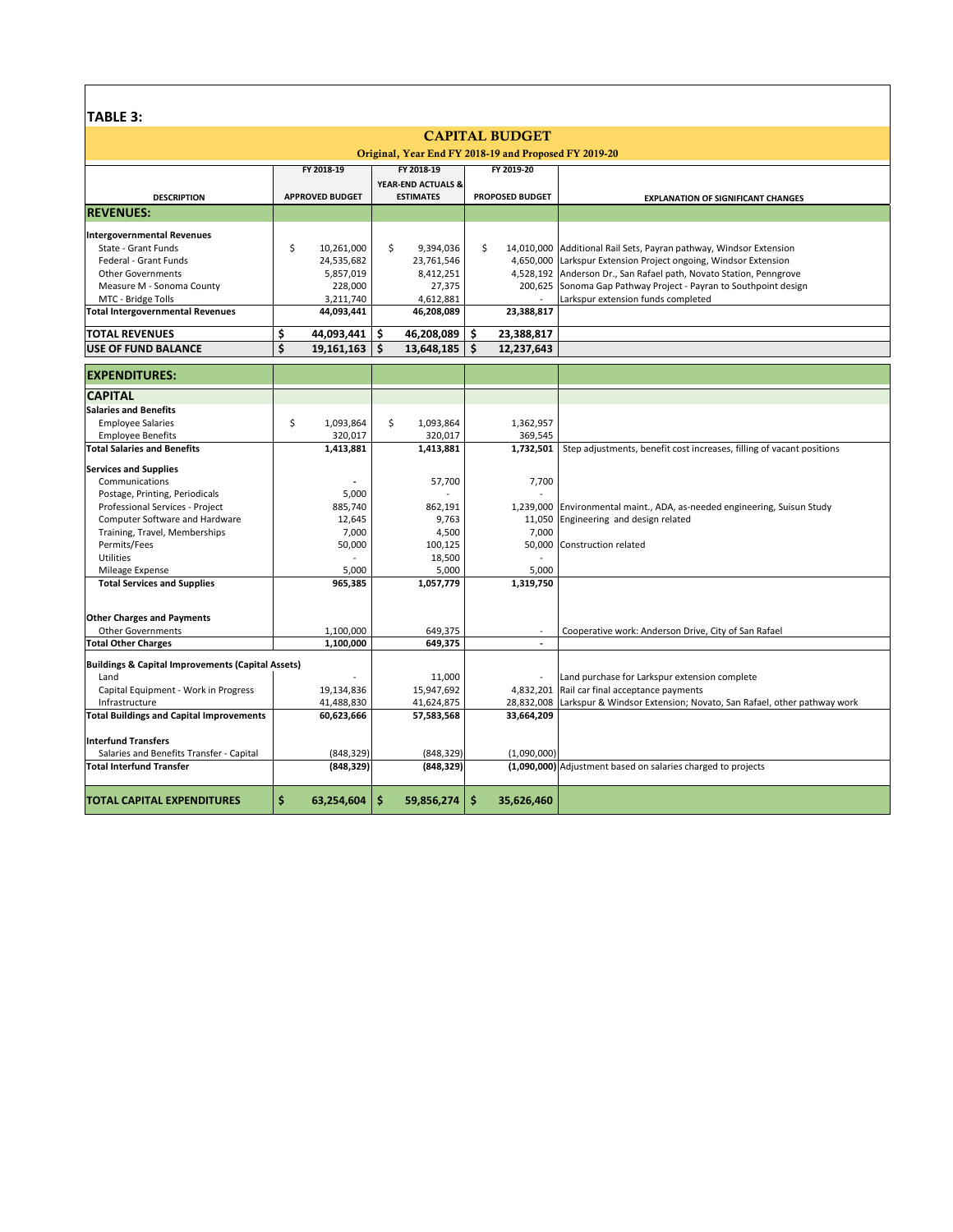### Operations Budget:

The Operations Department contains all the functions more directly related to operating the rail and pathway. This includes all train, track, signal, train control systems and facilities expense, as well as public safety and safety compliance. While SMART is still a very new operating agency with a number of new challenges every day, we now have more than a year of operations and experience that has informed our budgeting process. We have been able to capture savings in some areas and utilize those savings in areas with additional needs and costs that we had not anticipated. In the Year End 2018-19 Budget Report, the most significant revisions from the originally approved budget are related to the cost of maintenance of the rail cars. A number of increases are proposed in the new Fiscal Year 2019-20 budget which are needed in order to continue our excellent service record as we open the Larkspur extension and ensure continued reliability in the coming years. Finally, as mentioned in the Executive Summary, we have an established Agency Reserve of \$17 million to protect against unknowns in revenue and expense, an amount we think is prudent for the District at this time. Further details are provided below.

#### **Fiscal Year 2018-19 Final Budget Report:**

Revenues: Overall revenues are projected to be \$27.2 million. We have increased our anticipated Fare revenue slightly to reflect actual experience during the fiscal year. Anticipated State revenue was increased by \$943,275 (14%) as a result of higher than anticipated revenues from State Transit Assistance funding. There was an increase in other charges of \$680,850 (1,513%) largely related to insurance reimbursement for damage to SMART's Diesel Multiple Unit (DMU) in an accident. Sales tax revenue available for Operations increased by \$3.4 million (30%) due to additional overall revenue increases freeing up more funds in the current year. Due to the additional revenues, Operations required a smaller infusion of fund balance, reduced from \$5,075,825 to \$579,714.

Expenditures: Overall expenditures are increased in the final budget report by \$817,711 (3%) to \$27,766,974. Salaries and benefits increased by \$651,947 (5%) and is a result of the reclassification of the Public Safety Department from the Administration budget to Operating budget to align with federal & State reporting requirements. The vehicles and equipment budget increased by \$246,162 (9%) primarily due to a shift in expenditures from Fiscal Year 2017-18 for items received after the close of the prior fiscal year. Categories that required additional funds during the year included Communications, which required an additional \$30,830 (13%) in order to fund network redundancy and emergency phones. Maintenance of Revenue Vehicles was increased by \$883,344 (86%) largely due to reimbursable repairs to SMART's damaged rail car. These increases were offset by savings in fuel and professional services.

#### **Fiscal Year 2019-20 Proposed Budget**:

Revenues: Revenues for Fiscal Year 2019-20 total \$22.9 million. This includes the allocation of Sales Tax to Operations, fare and parking revenues, as well as other charges related to the right-of-way. Fare revenue is projected to increase 5% due to the opening of the Larkspur and Novato Stations. This takes into account promotions planned this summer for weekends and holidays. The budget reflects ongoing State funding, some of which is allocated by formula to assist with operations and some of which is provided for specific maintenance equipment and capital purchases. All of these funds either exist or were increased as a result of SB1 which successfully survived voter repeal last year. These funds will be used to purchase a wheel pressing machine and install it at the Rail Operations Facility, as well as to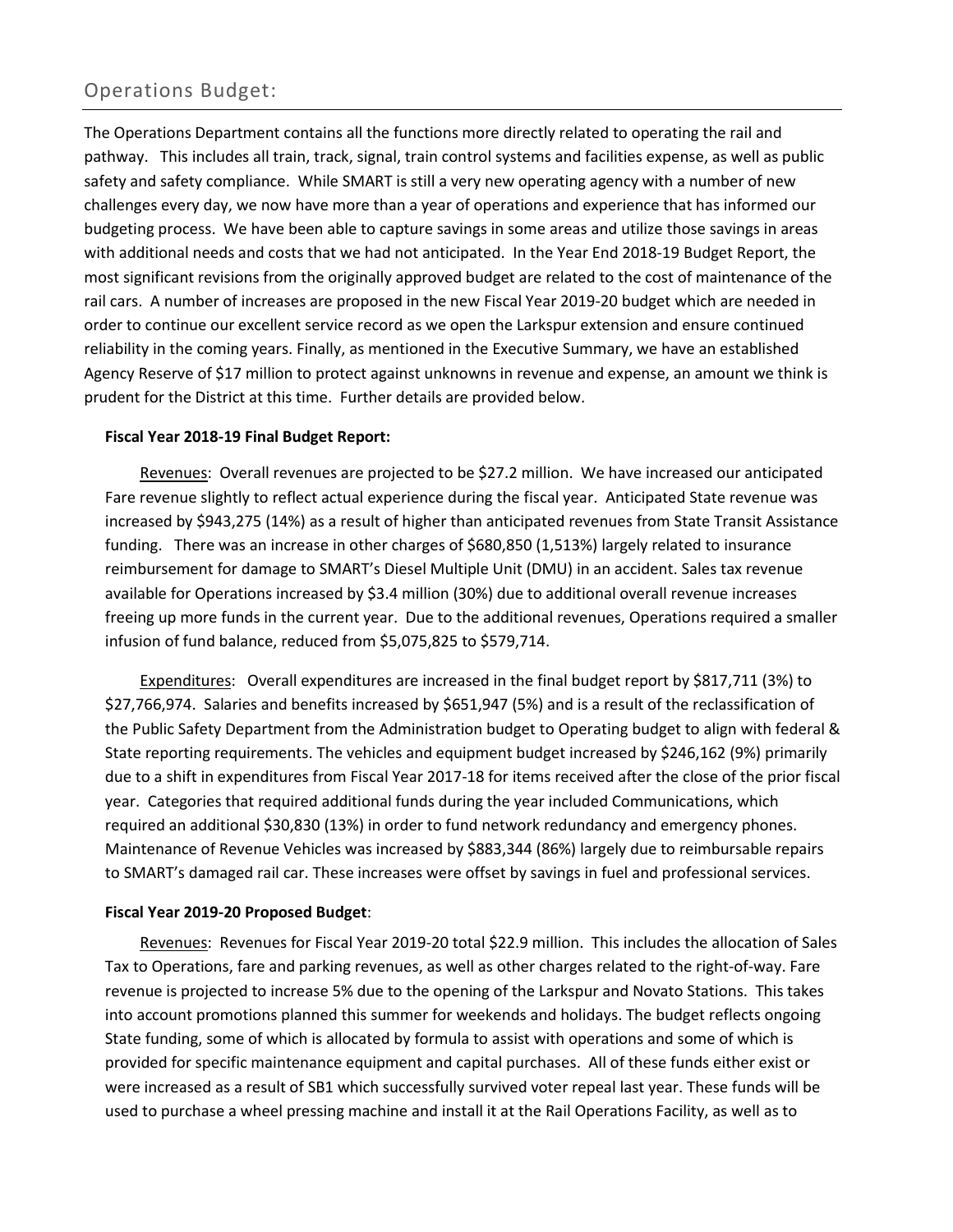purchase rail car jacking equipment, track maintenance equipment, and spare parts for our rail cars, signals and track. We do not yet have ongoing local funds or fare revenue to fully support our operations. Available fund balance of \$7.3 million will be necessary in order to balance anticipated expenditures, leaving an anticipated closing fund balance of \$7.7 million for capital or other needs.

Expenditures: Operations costs are anticipated to increase \$2.5 million (9%) in the next fiscal year, for total expenditures of \$30,264,288. Increases are significant in three categories. First, salary and benefits costs are increasing by \$1,174,862 (8%). This reflects the addition of 3 new full-time employees, including two Maintenance of Way (MOW) Laborers, and One Purchasing Analyst, as well as anticipated step and benefit costs increases. The new staff resources will reduce maintenance of way contracting costs, and support research of the best way to procure specialized equipment for the rail cars and rail system. Second, fuel costs are increased \$307,004 (26%) in order to accommodate testing and opening of the Larkspur Extension. Third, as mentioned above, the budget includes significant investments in capital equipment designed to increase service reliability and decrease reliance on outside maintenance contracts. These investments include \$2 million associated with a wheel pressing machine, a rail car mover, jacking and re-railing equipment, and an excavator that can be used on and off the rails. These investments include overhauls of both the rail car's engines and braking systems, a requirement of both the FRA and our vehicle engines. A new category, Transportation Services, which covers emergency bus bridges and the North County express bus service, was created to track these types of expenditures for federal reporting purposes. In previous Fiscal Years these expenses would have been included in the professional services budget line. The Professional services budget continues to provide for the contracts that support passenger service and amenities, such as passenger WiFi service and maintenance, required equipment inspection, customer service via Golden Gate Bridge staff, servicing of security cameras and other rail network systems.

**Table 4**, on the next page, details the Operations Department budget.

**Figure 5**, below, shows the overview of Proposed Expenditures in the Operations budget for Fiscal Year 2019-20.

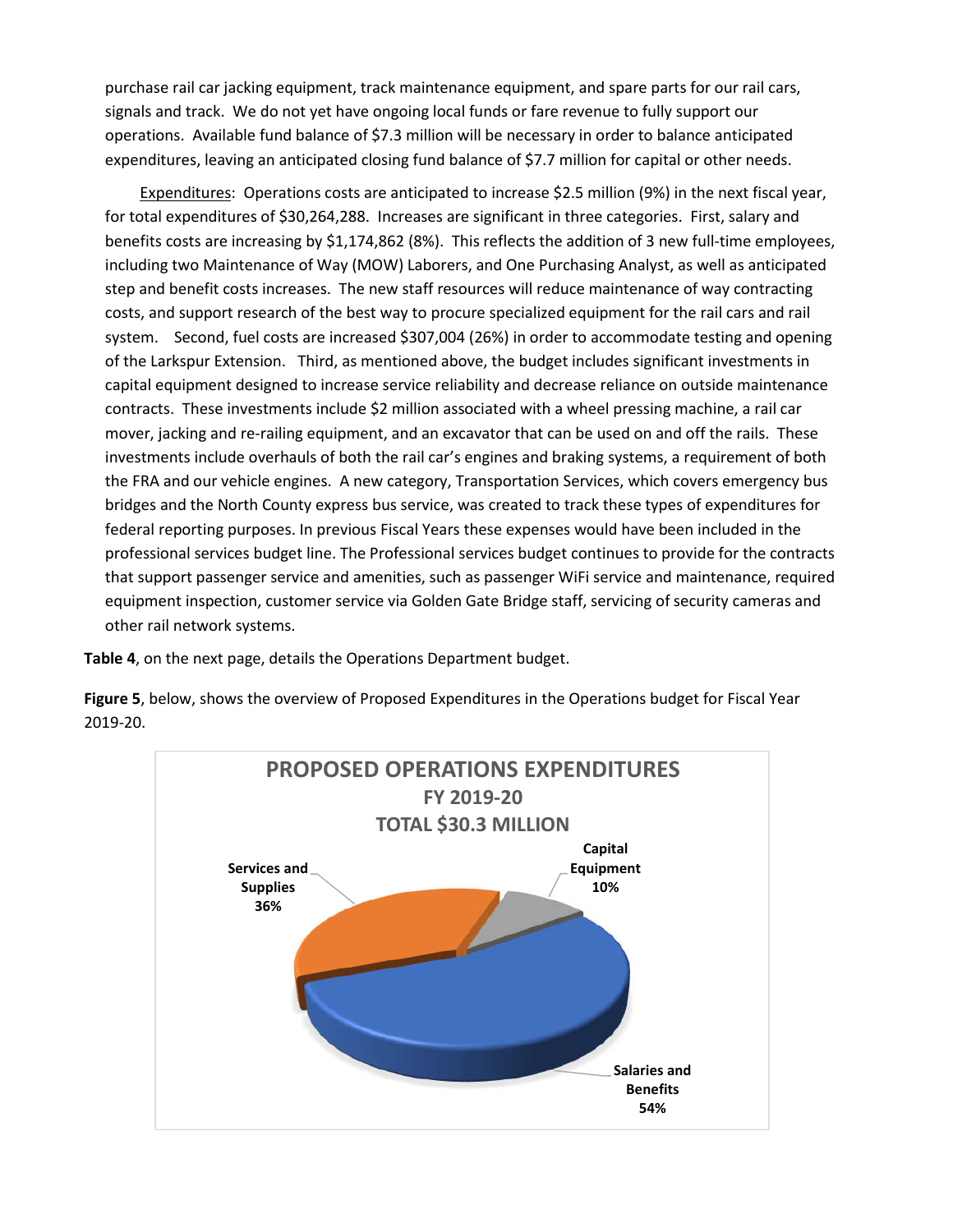| TABLE 4:                                              |                        |                           |    |                                                   |    |                        |                                                                                            |  |  |  |  |  |
|-------------------------------------------------------|------------------------|---------------------------|----|---------------------------------------------------|----|------------------------|--------------------------------------------------------------------------------------------|--|--|--|--|--|
| <b>OPERATIONS BUDGET</b>                              |                        |                           |    |                                                   |    |                        |                                                                                            |  |  |  |  |  |
| Original, Year End FY 2018-19 and Proposed FY 2018-20 |                        |                           |    |                                                   |    |                        |                                                                                            |  |  |  |  |  |
|                                                       |                        | FY 2018-19                |    | FY 2018-19                                        |    | FY 2019-20             |                                                                                            |  |  |  |  |  |
| <b>DESCRIPTION</b>                                    | <b>APPROVED BUDGET</b> |                           |    | <b>YEAR-END ACTUALS &amp;</b><br><b>ESTIMATES</b> |    | <b>PROPOSED BUDGET</b> | <b>EXPLANATION OF SIGNIFICANT CHANGES</b>                                                  |  |  |  |  |  |
| <b>REVENUES:</b>                                      |                        |                           |    |                                                   |    |                        |                                                                                            |  |  |  |  |  |
| Sales/Use Taxes                                       |                        |                           |    |                                                   |    |                        |                                                                                            |  |  |  |  |  |
| Sales/Use Taxes **                                    | \$                     | 11,418,499                | \$ | 14,808,196                                        | Ŝ. |                        | 11,292,866   FY19 Revised increase based increased revenue transferred from Administration |  |  |  |  |  |
| <b>Total Sales/Use Taxes</b>                          |                        | 11,418,499                |    | 14,808,196                                        |    |                        | 11,292,866 ** Allocated from budgeted revenue as available from Administration             |  |  |  |  |  |
| <b>Intergovernmental Revenues</b>                     |                        |                           |    |                                                   |    |                        |                                                                                            |  |  |  |  |  |
| State - Grant Funds                                   |                        | 6,709,939                 |    | 7,653,214                                         |    |                        | 7,404,794 State Commuter Rail/State Transit Assistance Operating Funding                   |  |  |  |  |  |
| <b>Other Governments</b>                              | 10,000                 |                           |    | 10,000                                            |    |                        | 10,000 Northwestern Pacific Maintenance Charges                                            |  |  |  |  |  |
| <b>Total Intergovernmental Revenues</b>               |                        | 6,719,939                 |    | 7,663,214                                         |    | 7,414,794              |                                                                                            |  |  |  |  |  |
|                                                       |                        |                           |    |                                                   |    |                        |                                                                                            |  |  |  |  |  |
| <b>Charges for Services</b>                           |                        |                           |    |                                                   |    |                        |                                                                                            |  |  |  |  |  |
| Fare Revenue                                          |                        | 3,640,000                 |    | 3,940,000                                         |    |                        | 4,137,000 Assumption of 5% increase in FY20 due to opening of Larkspur, Novato             |  |  |  |  |  |
| Parking Revenue                                       |                        | 50,000                    |    | 50,000                                            |    | 50,000                 |                                                                                            |  |  |  |  |  |
| Other Charges - Fees, Reimbursements                  |                        | 45,000                    |    | 725,850                                           |    |                        | 30,000 One-time insurance reimbursements; ongoing dispatch fee                             |  |  |  |  |  |
| <b>Total Charges for Services</b>                     |                        | 3,735,000                 |    | 4,715,850                                         |    | 4,217,000              |                                                                                            |  |  |  |  |  |
|                                                       |                        |                           |    |                                                   |    |                        |                                                                                            |  |  |  |  |  |
| <b>TOTAL REVENUES</b>                                 | \$                     | $21,873,438$ \$           |    | 27,187,260 \$                                     |    | 22,924,660             |                                                                                            |  |  |  |  |  |
| <b>USE OF FUND BALANCE:</b>                           | Ś                      | $5,075,825$ $\frac{1}{5}$ |    | $579,714$ \$                                      |    | 7,339,628              |                                                                                            |  |  |  |  |  |
|                                                       |                        |                           |    |                                                   |    |                        |                                                                                            |  |  |  |  |  |
| <b>EXPENDITURES:</b>                                  |                        |                           |    |                                                   |    |                        |                                                                                            |  |  |  |  |  |
| <b>OPERATIONS</b>                                     |                        |                           |    |                                                   |    |                        |                                                                                            |  |  |  |  |  |

| <b>OPERATIONS</b>                                 |                  |                        |            |                                                                                              |
|---------------------------------------------------|------------------|------------------------|------------|----------------------------------------------------------------------------------------------|
| <b>Salaries and Benefits</b>                      |                  |                        |            |                                                                                              |
| <b>Employee Salaries</b>                          | \$<br>10,991,152 | Ŝ.<br>11,516,899       | 12,498,755 |                                                                                              |
| <b>Employee Benefits</b>                          | 3,219,954        | 3,346,153              | 3,539,160  |                                                                                              |
| <b>Total Salaries and Benefits</b>                | 14,211,105       | 14,863,052             |            | 16,037,914 New FTE additions, benefit cost increases, filling of vacant positions            |
|                                                   |                  |                        |            |                                                                                              |
| <b>Services and Supplies</b>                      |                  |                        |            |                                                                                              |
| Uniform Expense                                   | 225,978          | 183,878                |            | 196,643 Uniform/boot costs tied to employee counts and usage                                 |
| Communications                                    | 233,515          | 264,345                |            | 322,822 Cost of call boxes, cellular for AVL and WiFi, and equipment replacement             |
| Maintenance-Equipment                             | 235,000          | 163,953                |            | 555,282 Recategorization of fare machine maintenance previously in Professional Services     |
| Maintenance-Radios                                | 144,108          | 144,108                |            | 154,632 Radio site licenses and support                                                      |
| Maintenance-Revenue Vehicles                      | 1,026,097        | 1,909,441              |            | 2,291,628 Train spare parts and maintenance; Some increases due to category reclassification |
| Maintenance-Railway                               | 904,615          | 850,567                |            | 771,250 Track resurfacing, right-of-way maintenance, FY20 reduction tied to new FTE          |
| Maintenance of Signals                            | 358,200          | 215,000                |            | 246,500 Gate repair, flagging, signal equipment                                              |
| Maintenance-Buildings/Facilities                  | 277,960          | 236,921                |            | 285,720 Station & facility cleaning, bike lockers, HVAC and electrical                       |
| Maintenance - Pathway                             | 42,500           | 35,500                 |            | 25,500 Pathway maintenance costs projected ongoing, FY20 reduction tied to new FTE           |
| <b>Transportation Services</b>                    |                  |                        |            | 411,664 New account in FY20 - emergency bus bridges, North County bus                        |
| Office Expense                                    | 138,000          | 138,000                |            | 128,000 Projections based on actual expense, employee counts                                 |
| Agency Extra Help                                 | 125,000          | 125,000                |            | 50,000 As-needed assistance during leaves                                                    |
| Rents/Leases - Equipment                          | 123,420          | 113,020                |            | 101,520 Specialty equipment right-of-way maintenance reduced, in house capacity              |
| Minor Equipment                                   | 260,915          | 214,431                |            | 308,190 Signage, tools, and cleaning supplies for trains and right-of-way                    |
| Computer Software and Hardware                    | 240,159          | 262,691                |            | 267,918 Ongoing software and computer replacements, Larkspur extension needs                 |
| Training, Travel and Memberships                  | 179,725          | 164,000                |            | 181,500 Professional training for PTC, signal and track regulations; site visits             |
| <b>Fuel and Lubricants</b>                        | 1,493,004        | 1,196,000              |            | 1,503,004 Increase in fuel prices and additional mileage for testing                         |
| Miscellaneous                                     | 60,000           | 61,000                 | 8,000      |                                                                                              |
| <b>Professional Services</b>                      | 2,590,695        | 2,280,638              |            | 2,200,575 WiFi, network support, customer service, required equipment inspection, hazmat     |
| Utilities                                         | 674,050          | 694,050                |            | 700,525 Electric, water, gas for signals, bridges, facilities, and rail operations center    |
| <b>Total Services and Supplies</b>                | 9,332,941        | 9,252,542              | 10,710,873 |                                                                                              |
|                                                   |                  |                        |            |                                                                                              |
| Buildings & Capital Improvements (Capital Assets) |                  |                        |            |                                                                                              |
| <b>Buildings &amp; Improvements</b>               |                  |                        |            |                                                                                              |
| Vehicles, Equipment                               | 2,880,217        | 3,126,379              |            | 2,990,500 Capital Spare Parts, Wheel press machine, and track maintenance equip.             |
| <b>Total Buildings and Capital Improvements</b>   | 2,880,217        | 3,126,379              | 2,990,500  |                                                                                              |
|                                                   |                  |                        |            |                                                                                              |
| <b>Equipment Replacement</b>                      |                  |                        |            |                                                                                              |
| <b>Annual Allocation</b>                          | 525,000          | 525,000                |            | 525,000 Allocation for future equipment replacement schedule                                 |
|                                                   | 525,000          | 525,000                | 525,000    |                                                                                              |
|                                                   |                  |                        |            |                                                                                              |
| <b>TOTAL OPERATIONS EXPENDITURES</b>              | Ś.<br>26,949,263 | $27,766,974$   \$<br>Ŝ | 30,264,288 |                                                                                              |

**\*\*The entire amount of Sales Tax is realized and shown on Table 1. The amount allocated to Operations changes depending on year-end revenues and expenses.**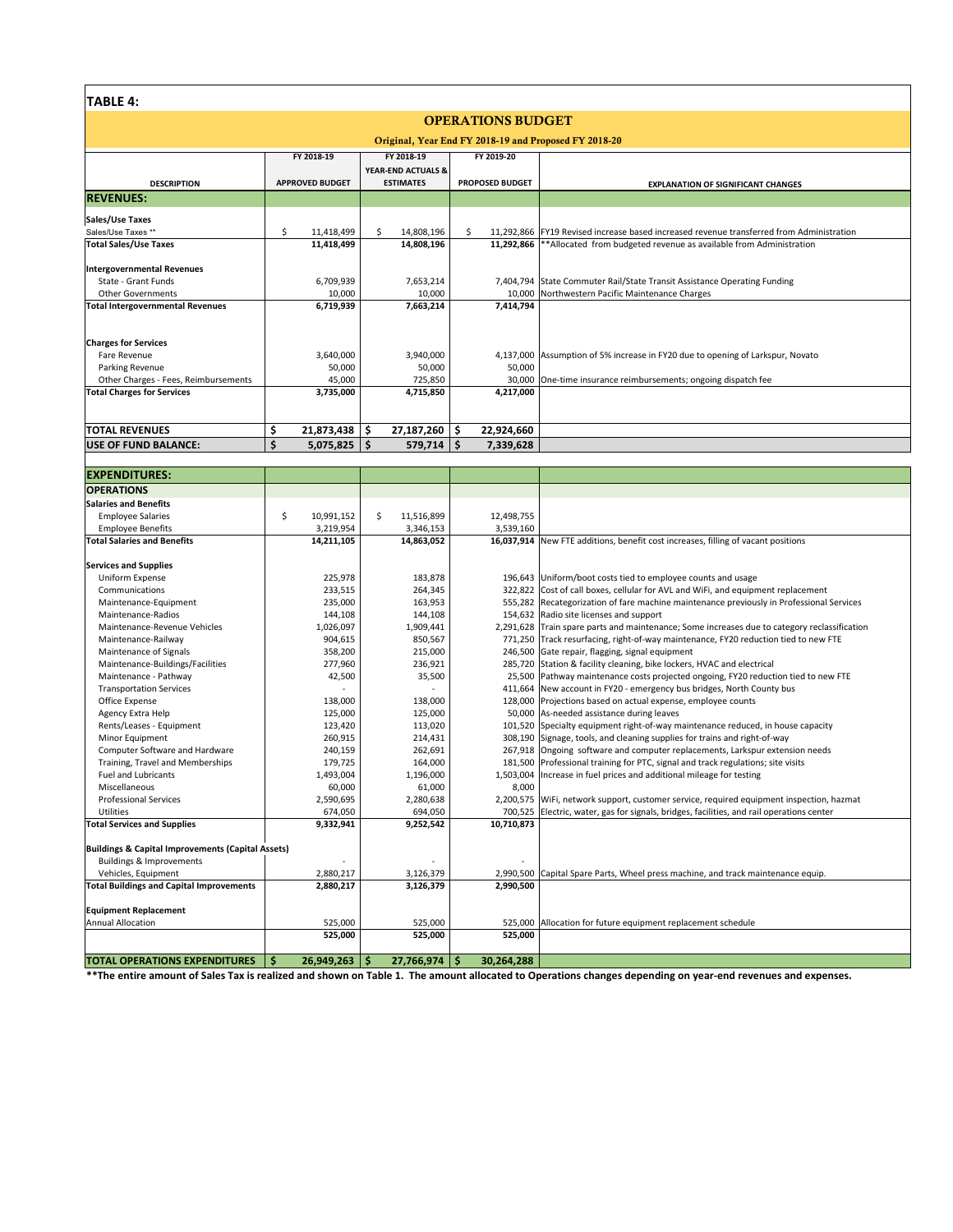## Position Authorizations

On the next three pages in **Table 5** are the proposed Position Authorizations necessary for the Fiscal Year 2019-20 budget. Additions and shifts were discussed in the Department Sections prior. These include the shift of safety-related positions out of Administration and into Operations. Also discussed is the addition of three positions and the upgrade of one position to increase our in-house capacity to maintain the right of way. In addition, we have reconfigured the Engineering salaries to more closely represent a continuous career ladder for our staff. This has no budgetary impact. Similarly, we have eliminated one Administrative Assistant position in order to add another Community Outreach Coordinator position to reflect the actual job duties. Finally, are proposing two of our administrative staff positions be given an equity increase of 5% in order to better compete with similar positions in the region and the field.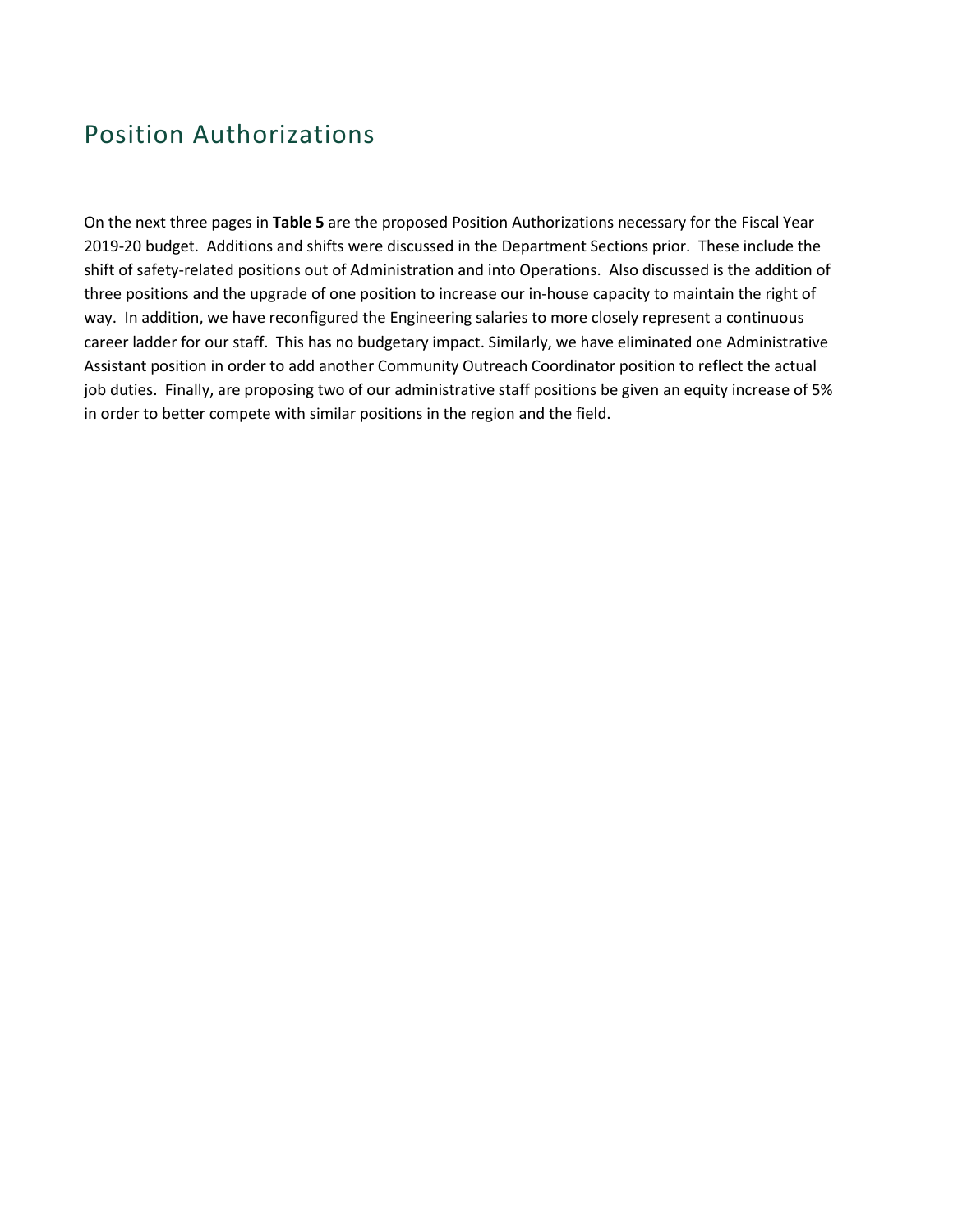| <b>TABLE 5:</b>                                             |              |     |                            |    |              |     |                             |    |        |                                                           |
|-------------------------------------------------------------|--------------|-----|----------------------------|----|--------------|-----|-----------------------------|----|--------|-----------------------------------------------------------|
| <b>Fiscal Year 2019-20: Proposed Position Authorization</b> |              |     |                            |    |              |     |                             |    |        |                                                           |
| <b>Position</b>                                             | FTE          |     | <b>Salary Range Annual</b> |    |              |     | <b>Salary Range: Hourly</b> |    |        | <b>CHANGE FROM PRIOR</b>                                  |
|                                                             |              |     | Low                        |    | High         |     | Low                         |    | High   | <b>YEAR</b>                                               |
| <b>ADMINISTRATIVE POSITIONS</b>                             |              |     |                            |    |              |     |                             |    |        |                                                           |
| Accountant                                                  | 1            | \$  | 72,413                     | \$ | 88,026       | \$  | 34.81                       | \$ | 42.32  |                                                           |
| <b>Accounting and Payroll Assistant</b>                     | 1            | \$  | 52,532                     | \$ | $63,856$ \$  |     | 25.26                       | \$ | 30.70  |                                                           |
| Administrative Analyst/ Contracts                           | 1            | -\$ | 79,933                     | \$ | $97,157$ \$  |     | 38.43                       | \$ | 46.71  |                                                           |
| <b>Administrative Assistant</b>                             | $\mathbf{2}$ | -S  | 47,604                     | s  | 57,866       | S   | 22.89                       | Ş  | 27.82  | 5% Equity Adjustment,<br><b>Reclass of 1 to Community</b> |
|                                                             | 1            | \$  | 49,984                     | \$ | 60,756       | \$  | 24.03                       | \$ | 29.21  | Outreach                                                  |
| <b>Assistant General Counsel</b>                            | 1            | \$  | 137,606                    | \$ | 167,253      | -\$ | 66.16                       | \$ | 80.41  |                                                           |
| Assistant Planner*                                          | 1            | \$  | 68,942                     | \$ | 83,803       | -\$ | 33.15                       | \$ | 40.29  |                                                           |
| Chief Financial Officer                                     | 1            | \$  | 219,982                    | \$ | 267,426      | \$  | 105.76                      | \$ | 128.57 |                                                           |
| <b>Clerk of the Board</b>                                   | 1            | \$  | 72,413                     | s  | 88,026       | Ś   | 34.81                       | s  | 42.32  |                                                           |
|                                                             |              | \$  | 76,034                     | \$ | 92,427       | \$  | 36.55                       | \$ | 44.44  | 5% Equity Adjustment                                      |
| <b>Communications and Marketing Manager</b>                 | $\mathbf{1}$ | \$  | 134,264                    | \$ | 163,197      | \$  | 64.55                       | \$ | 78.46  |                                                           |
| <b>Community Outreach Coordinator 2</b>                     | $\mathbf{1}$ | \$  | 70,656                     | \$ | 85,883       | \$  | 33.97                       | \$ | 41.29  |                                                           |
|                                                             | 2            |     |                            |    |              |     |                             |    |        | 1 New - Converted from<br>Admin. Assist.                  |
| <b>Community Outreach Specialist</b>                        | 1            | \$  | 110,184                    | \$ | 133,931      | \$  | 52.97                       | \$ | 64.39  |                                                           |
| Deputy General Manager                                      | 1            | \$  | 241,663                    | \$ | 293,738      | \$  | 116.18                      | \$ | 141.22 |                                                           |
| Fiscal Manager                                              | 1            | \$  | 124,688                    | \$ | 151,528      | -\$ | 59.95                       | \$ | 72.85  |                                                           |
| General Counsel                                             | 1            | \$  | 219,982                    | \$ | 267,426      | \$  | 105.76                      | \$ | 128.57 |                                                           |
| General Manager                                             | $1\vert$     | \$  |                            | \$ | $311,548$ \$ |     | ٠                           | \$ | 149.78 |                                                           |
| Human Resources Manager                                     | 1            | \$  | 121,624                    | \$ | 147,846      | -\$ | 58.47                       | \$ | 71.08  |                                                           |
| Human Resources Principal Analyst                           | 1            | \$  | 110,184                    | \$ | 133,931      | -\$ | 52.97                       | \$ | 64.39  |                                                           |
| Human Resources Technician                                  | 1            | \$  | 65,600                     | \$ | 79,747       | -\$ | 31.54                       | \$ | 38.34  |                                                           |
| <b>Information Systems Specialist</b>                       | 1            | \$  | 121,624                    | \$ | 147,846 \$   |     | 58.47                       | \$ | 71.08  |                                                           |
| Information Systems Technician                              | $1\vert$     | \$  | 72,413                     | \$ | 88,026       | \$  | 34.81                       | \$ | 42.32  |                                                           |
| Legal Administrative Assistant                              | $1\vert$     | \$  | 65,600                     | \$ | 79,747       | \$  | 31.54                       | \$ | 38.34  |                                                           |
| Payroll Technician                                          | $1\vert$     | \$  | 52,532                     | \$ | 63,856 \$    |     | $25.26$   \$                |    | 30.70  |                                                           |
| Procurement Coordinator                                     | $1\vert$     | \$  | 102,321                    | \$ | $124,363$ \$ |     | $49.19$ \$                  |    | 59.79  |                                                           |
| Programming and Grants Manager                              | $1\vert$     | \$  | 141,056                    | \$ | $171,475$ \$ |     | $67.82$ \$                  |    | 82.44  |                                                           |
| Real Estate Manager                                         | $1\vert$     | \$  | 151,875                    | \$ | 184,621 \$   |     | 73.02                       | \$ | 88.76  |                                                           |
| Safety & Compliance Officer                                 | 1            | \$  | 124,688                    | \$ | $151,528$ \$ |     | $59.95$ \$                  |    | 72.85  |                                                           |
| Senior Administrative Analyst                               | $1\,$        | \$  | 90,431                     | \$ | $109,928$ \$ |     | 43.48                       | \$ | 52.85  |                                                           |
| Senior Planner                                              | $1\vert$     | \$  | 95,015                     | \$ | $115,482$ \$ |     | $45.68$ \$                  |    | 55.52  |                                                           |
| Senior Real Estate Officer                                  | $1\vert$     | \$  | 102,321                    | \$ | 124,363 \$   |     | 49.19                       | \$ | 59.79  |                                                           |
| <b>Supervising Accountant</b>                               | $1\vert$     | \$  | 88,224                     | \$ | $107,245$ \$ |     | 42.42                       | \$ | 51.56  |                                                           |
| Subtotal Administrative Full Time Equivalents (FTE)         | 31           |     |                            |    |              |     |                             |    |        |                                                           |

 $\overline{\phantom{a}}$ 

**Table 5 : Continued on Next Page (Page 1 of 3)**

Г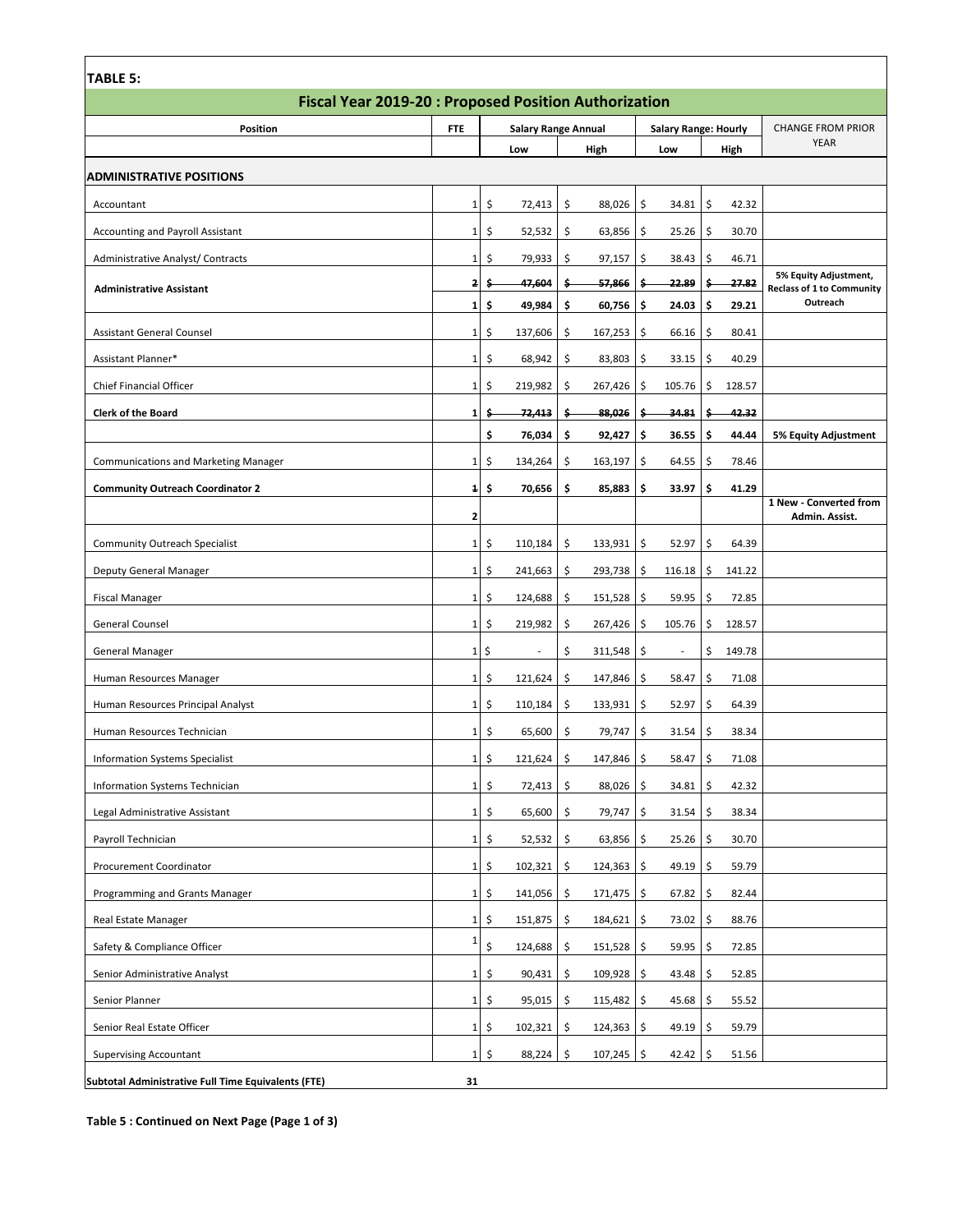| <b>TABLE 5:</b>                                             |                |                 |                            |                             |              |                                         |  |  |  |  |  |  |
|-------------------------------------------------------------|----------------|-----------------|----------------------------|-----------------------------|--------------|-----------------------------------------|--|--|--|--|--|--|
| <b>Fiscal Year 2019-20: Proposed Position Authorization</b> |                |                 |                            |                             |              |                                         |  |  |  |  |  |  |
| <b>Position</b>                                             | <b>FTE</b>     |                 | <b>Salary Range Annual</b> | <b>Salary Range: Hourly</b> |              | <b>CHANGE FROM PRIOR</b><br><b>YEAR</b> |  |  |  |  |  |  |
|                                                             |                | Low             | High                       | Low                         | High         |                                         |  |  |  |  |  |  |
| <b>CAPITAL POSITIONS</b>                                    |                |                 |                            |                             |              |                                         |  |  |  |  |  |  |
| Assistant Engineer *                                        | 4              | \$<br>86,082    | \$<br>104,624              | 41.39<br>Ŝ                  | \$<br>50.30  |                                         |  |  |  |  |  |  |
| Associate Engineer*                                         | $\overline{2}$ | 102,321<br>\$.  | \$<br>124,363              | 49.19<br>\$.                | 59.79<br>\$. |                                         |  |  |  |  |  |  |
| <b>Construction Engineer*</b>                               | $\mathbf{1}$   | 112,947         | 137,280                    | 54.30<br>Ś                  | 66.00<br>Ś.  | <b>Removed and reclassed</b><br>below   |  |  |  |  |  |  |
| Deputy Project Manager *                                    | 1              | 180,540         | 219,461                    | 86.80                       | 105.51       | <b>Removed and reclassed</b><br>below   |  |  |  |  |  |  |
| Junior Engineer *                                           | 1              | \$<br>76,077    | \$<br>92,477               | \$<br>36.58                 | \$<br>44.46  |                                         |  |  |  |  |  |  |
| Principal Engineer*                                         | 1              | \$<br>134,254   | \$<br>163,186              | -\$<br>64.55                | \$<br>78.45  | <b>Reclassed from Above</b>             |  |  |  |  |  |  |
| Senior Engineer*                                            | 1              | 118,661<br>Ŝ    | 144,233<br>\$              | 57.05<br>S                  | 69.34<br>Ś.  | <b>Reclassed from Above</b>             |  |  |  |  |  |  |
| Chief Engineer                                              | 1              | \$<br>180,540   | \$<br>$219,461$ \$         | 86.80                       | \$<br>105.51 |                                         |  |  |  |  |  |  |
| <b>Manager Train Control Systems</b>                        |                | \$<br>180,540   | \$<br>219,461              | \$<br>86.80                 | \$<br>105.51 |                                         |  |  |  |  |  |  |
| Project Extra hires *                                       |                | Up to amount \$ | $50,000$ \$                |                             | Ś<br>٠       |                                         |  |  |  |  |  |  |
| Subtotal Capital Full Time Equivalents (FTE)                | 11             |                 |                            |                             |              |                                         |  |  |  |  |  |  |

\* Denotes Limited-Term Position Dependent on Project need

**Table 5 : Continued on Next Page (Page 2 of 3)**